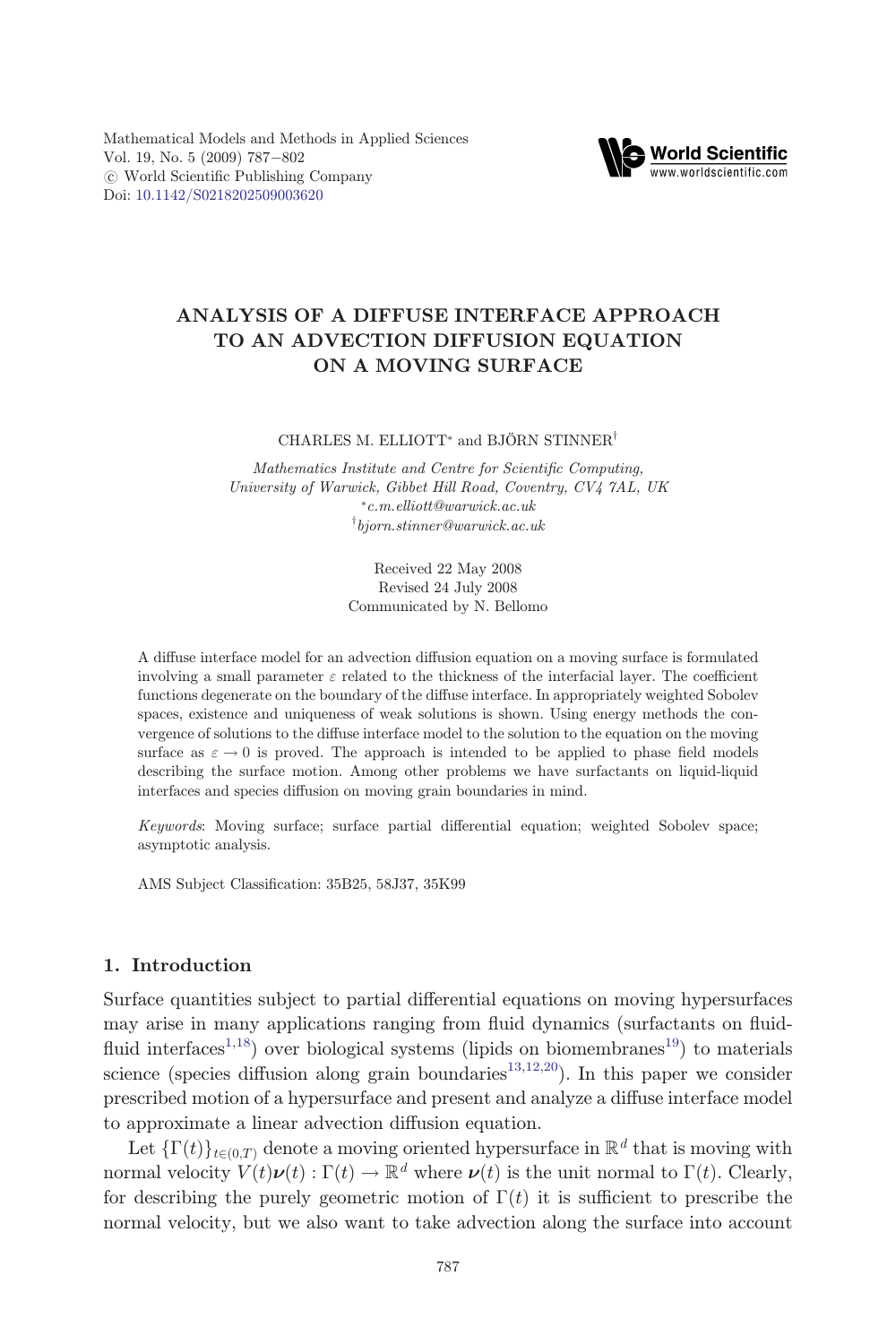<span id="page-1-0"></span>and therefore allow for tangential contributions to the velocity field,  $\mathbf{v}_{\tau}$ . We denote by  $\mathbf{v} := V \mathbf{\nu} + \mathbf{v}_{\tau}$  the velocity of material points on the surface. Let  $c(t): \Gamma(t) \to \mathbb{R}$  be a scalar conserved quantity for which we postulate that on each (material) portion  $G \subset \Gamma$  moving with velocity  ${\bf v}$  and with unit co-normal  ${\boldsymbol \mu}$  on  $\partial G$ 

$$
\frac{d}{dt}\left(\int_{G}cd\mathcal{H}^{d-1}\right)\bigg|_{t} = -\int_{\partial G(t)}\mathbf{q}(t)\cdot\mu(t)d\mathcal{H}^{d-1},\tag{1.1}
$$

where  $q$  is a tangential dissipative flux. Source and reaction terms are neglected. We assume that q is minus the surface gradient of c. This yields the following strong surface pde<sup>[9](#page-14-0)</sup>:

$$
\partial_t^{\bullet} c + c \nabla_{\Gamma} \cdot \mathbf{v} - \Delta_{\Gamma} c = 0. \tag{1.2}
$$

Here,  $\nabla_{\Gamma}$  is the tangential surface gradient accounting for variations along  $\Gamma(t)$ ,  $\Delta_{\Gamma} = \nabla_{\Gamma} \cdot \nabla_{\Gamma}$  is the surface Laplace operator, and  $\partial_{\tau}^{\bullet} = \partial_t + \mathbf{v} \cdot \nabla$  is the material derivative. The latter is the derivative when following the trajectories given by **y** derivative. The latter is the derivative when following the trajectories given by v which lie on  $\Gamma$ . The above surface pde is supplied with initial values  $c(t = 0) = \bar{c}$ . In this study we will consider closed hypersurfaces.

Our aim is to approximate the above equation  $(1.2)$  in the form of a bulk equation holding in a layer around  $\Gamma$  of a thickness (almost) proportional to a small length scale  $\varepsilon$  (we allow for small deviations). Let  $\{\Gamma_{\varepsilon}(t)\}_{{t \in I}}$  denote such a layer to which the velocity field, now denoted by  $\mathbf{v}_{\varepsilon}$ , is extended in a suitable way. In this thin domain we consider the equation

$$
\partial_t (\rho_\varepsilon c_\varepsilon) + \mathbf{v}_\varepsilon \cdot \nabla (\rho_\varepsilon c_\varepsilon) + \rho_\varepsilon c_\varepsilon \nabla \cdot \mathbf{v}_\varepsilon - \nabla \cdot (\rho_\varepsilon \nabla c_\varepsilon) = 0.
$$
 (1.3)

This means that  $\rho_{\varepsilon} c_{\varepsilon}$  is a bulk conserved quantity involving a dissipative flux of the form  $-\rho_{\varepsilon}\nabla c_{\varepsilon}$ . The function  $\rho_{\varepsilon}$  is a weight that is positive within the layer but vanishes on its spatial boundary  $\{\partial \Gamma_{\varepsilon}(t)\}_t$ .

To try such a narrow band approach is motivated by modeling and numerics. It can be used in more complicated applications where the surface is unknown and phase-field methods are applied to model the surface motion as, e.g., in Refs. [6](#page-14-0) and [5](#page-14-0). In such models, a phase-field variable,  $\phi$ , changes its value across a thin layer from one prescribed value to another, and this layer defines a diffuse surface. Our approach gives an answer on how to set up an equation, using a suitable function  $\rho = \rho(\phi)$ , for a<br>surface quantity in such a situation. Also apart from the phase field methodology the surface quantity in such a situation. Also apart from the phase field methodology the approach may turn out useful since in many applications moving hypersurfaces are the limiting case of moving structures which are indeed thin in one direction.

We remark that such a function  $\rho$  appeared naturally in a phase field model of diffusion induced grain boundary motion<sup>[13](#page-15-0)[,8](#page-14-0)</sup> and was applied specifically for approximation purposes in Refs. [22](#page-15-0) and [23](#page-15-0). As in Refs. [13](#page-15-0) and [8](#page-14-0) and in contrast to Refs. [22](#page-15-0) and [23](#page-15-0), we choose  $\rho_{\epsilon}$  to have compact support in the layer  $\Gamma_{\epsilon}$ . This has computational advantages in that the equation for  $c_{\varepsilon}$  is solved in a narrow band. Such approximations arise naturally when the diffuse interface motion is given by the double obstacle phase field model proposed in Refs. [4](#page-14-0) and [5](#page-14-0) for which the diffuse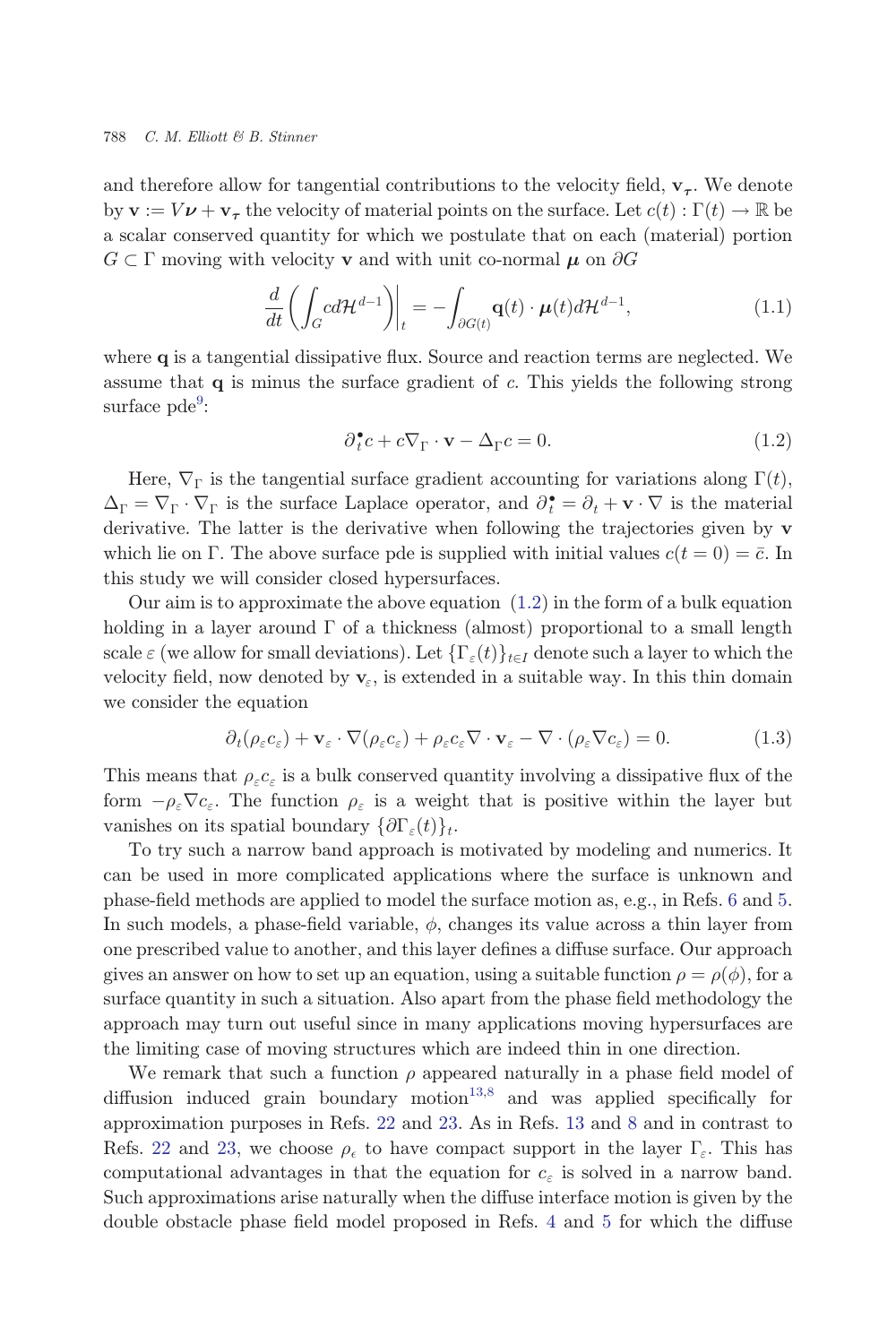<span id="page-2-0"></span>interface is of finite thickness. Another interesting narrow band approximation method<sup>[25](#page-15-0)</sup> is to choose  $\rho_{\epsilon}$  to be the characteristic function of a layer with thickness order  $\epsilon$ .

A different approach involving bulk equations is to solve the surface partial differential equation on all level sets of a prescribed function. This is inherently an Eulerian method and yields degenerate equations. See Refs. [3,](#page-14-0) [15,](#page-15-0) [14,](#page-15-0) [10](#page-15-0) for stationary surfaces and Refs. [1](#page-14-0) and [27](#page-15-0) for evolving surfaces. On the other hand, an Eulerian approach to transport and diffusion on evolving surfaces was given in Ref. [11](#page-15-0). A narrow band numerical formulation for surface elliptic equations was presented in Ref. [7.](#page-14-0)

We also note that direct discretizations of  $(1.2)$  require evolving meshes following the interface as described, e.g., in Refs. [9](#page-14-0) and [12](#page-15-0). In contrast, the bulk equation may be solved on a fixed bulk mesh, more precisely, at a given time, on those mesh points within the thin interfacial layer. An advantage of the diffuse interface methods is that topological changes of the surface are naturally captured. Apart from the question of whether continuum mechanical models are valid around such events, numerical sharp interface methods typically necessitate severe modification and adaptivity of the data structures which is avoided in the diffuse interface approach.

Previous work on the  $\epsilon$ -limit of semi-linear parabolic equations on thin domains has considered the continuity of dynamics on fixed  $\text{flat}^{16,\overline{17}}$  and curved<sup>[21](#page-15-0)</sup> domains. Our analysis comprises the weak solvability of the degenerate equation ([1.3](#page-1-0)) on an evolving thin domain and then the sharp interface analysis as  $\varepsilon \to 0$ . We consider a moving closed curve embedded in  $\mathbb{R}^2$  that is smoothly parametrized at all times over the interval  $(0, 2\pi)$  with periodic boundary conditions. The extension to arbitrary space dimensions d is possible but only requires some more technical work.<sup>[21](#page-15-0)</sup> An obvious restriction is that splitting and coalescence events of the moving curve involving topological changes cannot be handled in this analysis.

Precise assumptions and problem statements are given in Sec. 2. In Sec. [3](#page-8-0), existence and uniqueness of a weak solution to [\(1.3\)](#page-1-0) and continuous dependence on the initial values is proved. To deal with the weight  $\rho_{\varepsilon}$  we work on weighted Sobolev spaces as investigated in Ref. [2](#page-14-0). Uniform bounds of the  $c_{\varepsilon}$  are derived so that they converge to a function c which is shown to fulfill  $(1.2)$  $(1.2)$ . This asymptotic analysis, contained in Sec. [4](#page-11-0), follows the lines of Ref. [24](#page-15-0) but allows to consider moving surfaces and degenerating weights  $\rho_{\varepsilon}$ . Moreover, the formal analysis in Ref. [22](#page-15-0) is now rigor-ously justified in an even more general context. In a concluding Sec. [5](#page-12-0) we make some motivating remarks on the assumptions.

# 2. Definitions and Precise Problem Statements

# 2.1. Assumptions and notation

#### 2.1.1. Evolution of the surface

Let  $I = [0, T)$  with some  $T > 0$  be a time interval. We consider smooth closed curves  $\Gamma(t)$  embedded into  $\mathbb{R}^2$  that smoothly depend on time. Let  $\Gamma = \{\{t\} \times \Gamma(t)\}_t$ . As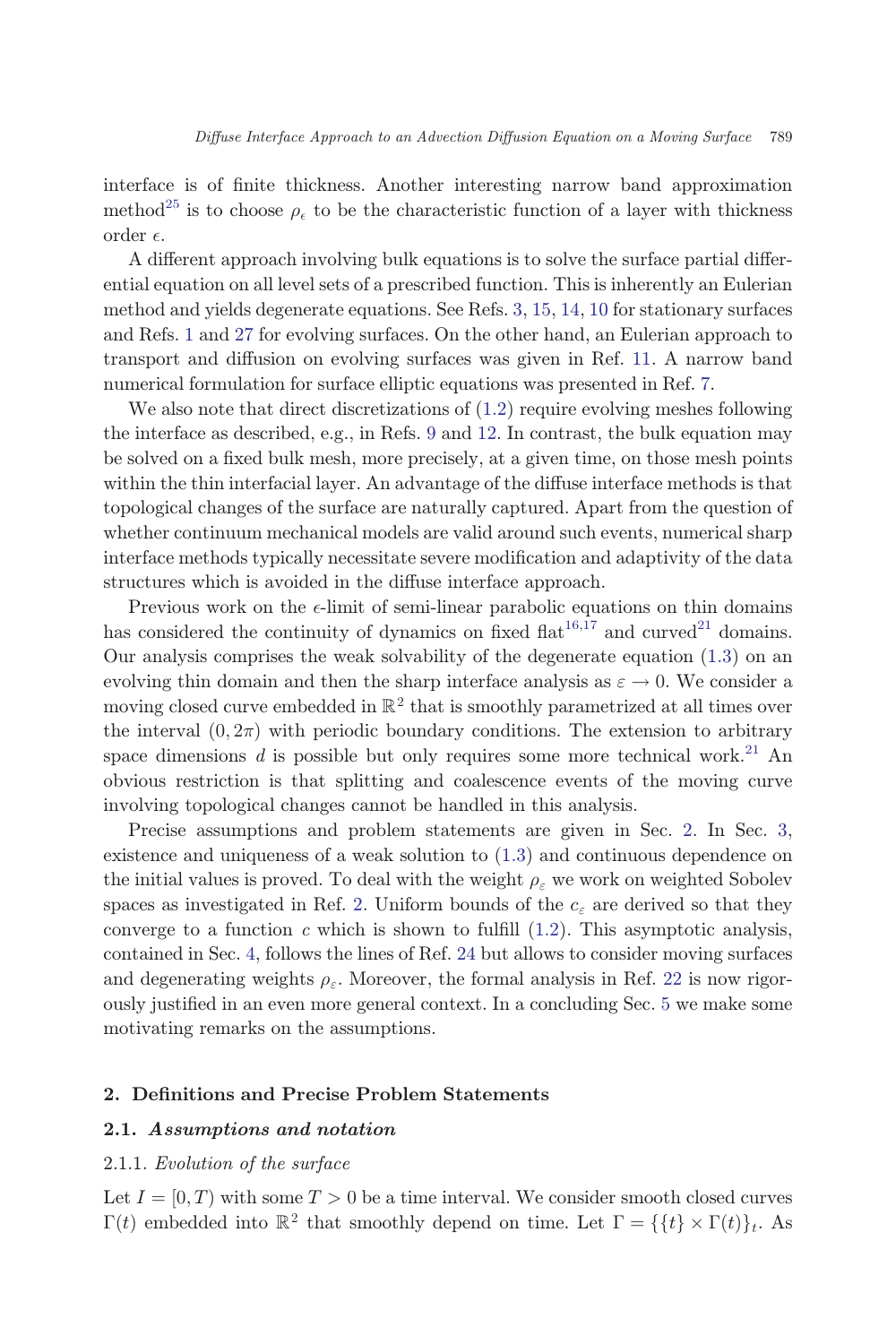<span id="page-3-0"></span>remarked in the introduction we want to consider advection along the curve for which a smooth velocity field  $\mathbf{v} : \Gamma \to \mathbb{R}^2$  is given such that the trajectories lie on  $\Gamma$ .

The evolving curve is parametrized by a smooth function  $\gamma: I \times (0, 2\pi) \to \Gamma$ periodic with respect to the second variable such that  $q(t,s) := |\partial_s \gamma(t,s)| > 2\lambda > 0$ for all  $(t, s) \in \overline{I} \times (0, 2\pi)$  with a constant  $\lambda > 0$ . Let  $\tau = \partial_s \gamma/|\partial_s \gamma| =: (\tau_1, \tau_2)$ denote the associated unit tangential vector and  $\nu := (\tau_2, -\tau_1) = \tau^{\perp}$  the unit normal. The normal velocity of the curve given in terms of  $\gamma$  must be consistent with the velocity field, *i.e.* 

$$
\partial_t \gamma \cdot \nu = V = \mathbf{v} \cdot \nu. \tag{2.1}
$$

# 2.1.2. Diffuse interface

We further suppose that a family of functions  $\rho_{\varepsilon} \in C^2(I \times \mathbb{R}^2)$  is given that depends continuously on a parameter  $\varepsilon \in (0,\bar{\varepsilon})$  with some  $\bar{\varepsilon} > 0$ . The diffuse interface regions approximating the curves are defined by  $\Gamma_{\varepsilon} := \{ \{t\} \times \Gamma_{\varepsilon}(t) \}_{t \in I}$  where  $\Gamma_{\varepsilon}(t) := \{\rho_{\varepsilon}(t) > 0\}.$  The notion of approximation is that the functions  $\rho_{\varepsilon}$  are such that, as  $\varepsilon \to 0$ , the sets  $\Gamma_{\varepsilon}(t)$  converge to the curves  $\Gamma(t)$  with respect to the Hausdorff distance uniformly in time and linearly in  $\varepsilon$ .

Let  $\Theta := (0, 2\pi) \times (-1, 1)$ . The parametrization of the curve leads to a parametrization of  $\Gamma_{\varepsilon}$  in the following way:

$$
\Gamma_{\varepsilon}(t) = \{ \gamma_{\varepsilon}(t,s,z) | (s,z) \in \Theta \}, \quad \gamma_{\varepsilon}(t,s,z) := \gamma(t,s) + \varepsilon z q(t,s,z,\varepsilon) \nu(t,s).
$$

Here,  $q$  is a smooth function such that

$$
q - 1 \to 0 \quad \text{in } C^3(I \times \Theta) \quad \text{as } \varepsilon \to 0. \tag{2.2}
$$

Hence, the parametrization  $\gamma_{\varepsilon}$  is also smooth.

We denote by  $dl = |\partial_s \gamma(t, s)| ds$  the length element of the curve  $\Gamma(t)$ . The scalar curvature  $\kappa(t, s)$  is defined by the formula  $\partial_t \mathbf{r} = \kappa \nu$  or  $\partial_t \nu = -\kappa \tau$ . As a consequence,  $\partial_s \nu = -\partial_s \gamma \kappa \tau$ . Let us state some formulas for the derivatives of  $\gamma_{\varepsilon}$ ,

$$
\partial_s \gamma_{\varepsilon} = |\partial_s \gamma| (1 - \varepsilon z q \kappa) \boldsymbol{\tau} + \varepsilon z \partial_s q \boldsymbol{\nu}, \n\partial_z \gamma_{\varepsilon} = \varepsilon (q + z \partial_z q) \boldsymbol{\nu}, \n\partial_{tz} \gamma_{\varepsilon} = \varepsilon (\partial_t (q + z \partial_z q) \boldsymbol{\nu} + (q + z \partial_z q) \partial_t \boldsymbol{\nu}).
$$
\n(2.3)

Moreover,

$$
\det(\nabla_{(s,z)}\gamma_{\varepsilon}) = \varepsilon g_{\varepsilon} \quad \text{with } g_{\varepsilon} = |\partial_s \gamma| (1 - \varepsilon z q \kappa) (q + z \partial_z q) \tag{2.4}
$$

and we assume that  $\bar{\varepsilon}$  is small enough such that  $g_{\varepsilon} \geq \lambda$ .

For a function  $f: \Gamma_{\varepsilon} \to \mathbb{R}$  on the physical space we can now define its counterpart  $\tilde{f}$  on the parameter space via  $\tilde{f}(t, s, z) := f(t, \gamma_{\varepsilon}(t, s, z))$ . Observe that

$$
\partial_t \tilde{f}(t,s,z) = \frac{d}{dt} f(t,\gamma(t,s,z)) = \partial_t f(t,\gamma(t,s,z)) + \partial_t \gamma \cdot \nabla f(t,\gamma(t,s,z)).
$$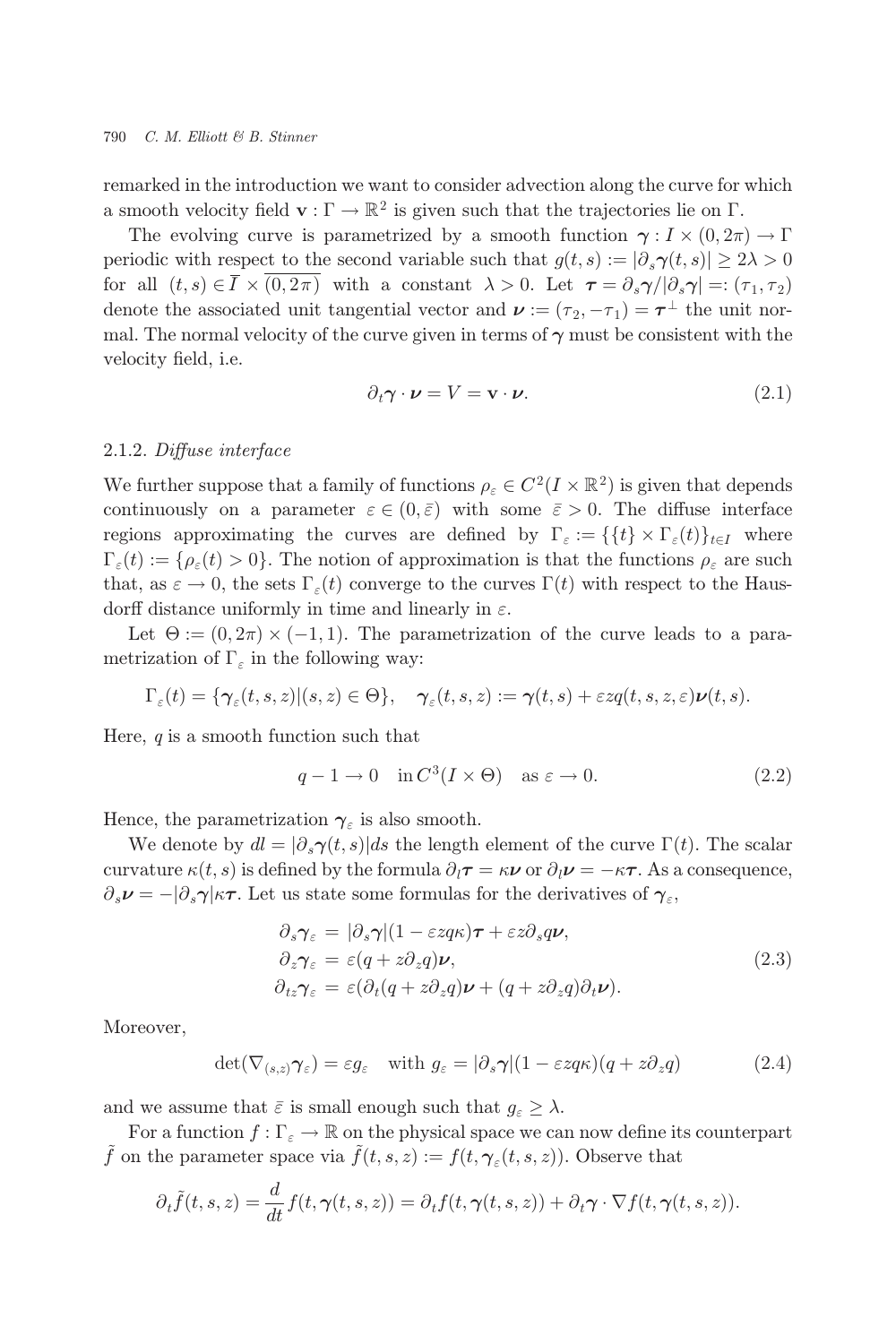<span id="page-4-0"></span>To transform spatial derivatives we need the derivatives of the coordinates  $(s, z) \in \Theta$ considered as functions of  $\mathbf{x} \in \Gamma_{\varepsilon}(t)$ . By the inverse function theorem

$$
\nabla\left(\frac{s}{z}\right) = (\nabla_{(s,z)}\gamma_{\varepsilon})^{-1} = \frac{1}{\varepsilon g_{\varepsilon}}\left(\frac{\varepsilon(q + z\partial_z q)\boldsymbol{\tau}^{\perp}}{g(1 - \varepsilon z q \kappa)\boldsymbol{\nu}^{\perp} - \varepsilon z \partial_s q\boldsymbol{\tau}^{\perp}}\right).
$$

Hence,  $\nabla f = \partial_s \tilde{f} \nabla s + \partial_z \tilde{f} \nabla z$  where

$$
\nabla s = \frac{1}{g(1 - \varepsilon z q \kappa)} \boldsymbol{\tau}, \quad \nabla z = \frac{1}{\varepsilon} \frac{1}{q + z \partial_z q} \boldsymbol{\nu} - \frac{z \partial_s q}{g_\varepsilon} \boldsymbol{\tau}.
$$

Furthermore, if f is a function on the moving curve  $\Gamma$ , then

$$
\nabla_{\Gamma} f = \tau \frac{\partial_s \tilde{f}}{|\partial_s \gamma|} = \tau \frac{\partial_s \tilde{f}}{g}.
$$

In the following, with a slight abuse of notation the tilde on functions like  $f$  will be dropped for convenience.

Next, we assume that there is a function  $\bar{\rho}: (-1,1) \to \mathbb{R}$  and there are constants  $C_2 \geq C_1 > 0$  such that

$$
\sup_{(t,s,z)} |\rho_{\varepsilon}(t,s,z) - \bar{\rho}(z)| \to 0 \quad \text{and} \quad \sup_{(t,s,z)} |\partial_t \rho_{\varepsilon}| \to 0 \quad \text{as } \varepsilon \to 0,
$$
 (2.5)

$$
C_2 \le \frac{\rho_\varepsilon(t, s, z)}{\bar{\rho}(z)} \le C_1 \quad \text{and} \quad |\partial_t \rho_\varepsilon(t, s, z)|, |\partial_{tt} \rho_\varepsilon(t, s, z)| \le C_2 \bar{\rho}(z) \quad \forall t, s, z, \varepsilon. \tag{2.6}
$$

The function  $\bar{\rho}$  is a non-negative differentiable weight function bounded by a positive constant with  $\bar{\rho}(z) > 0$  if  $z \in (-1,1)$  but which vanishes if  $|z| = 1$ . We also assume that it is normalized in the sense that

$$
\int_{-1}^{1} \bar{\rho}(z)dz = 1.
$$
 (2.7)

We assume that there is a smooth extension of  ${\bf v}$  to a field  ${\bf v}_\varepsilon:\Gamma\to\mathbb{R}^2$  such that for a constant  $C > 0$ 

$$
|\mathbf{v}_{\varepsilon}(t,s,z) - \mathbf{v}(t,s)| \le C\varepsilon, \quad |\partial_t \mathbf{v}_{\varepsilon}(t,s,z) - \partial_t \mathbf{v}(t,s)| \le C\varepsilon \quad \forall \, t,s,z,\varepsilon. \tag{2.8}
$$

Observe that then thanks to the consistency assumption ([2.1](#page-3-0))

$$
\boldsymbol{\nu} \cdot (\mathbf{v}_{\varepsilon} - \partial_t \boldsymbol{\gamma}_{\varepsilon}) = \boldsymbol{\nu} \cdot (\mathbf{v}_{\varepsilon} - \mathbf{v}) + \boldsymbol{\nu} \cdot (\mathbf{v} - \partial_t \boldsymbol{\gamma} - \varepsilon z \partial_t (q \boldsymbol{\nu})) = O(\varepsilon).
$$
 (2.9)

For the initial data we assume that  $\bar{c} \in H^1_{\text{per}}((0, 2\pi)).$ 

# 2.2. Weighted Sobolev spaces

Since  $\bar{\rho}(\pm 1)=0$ , the coefficients in [\(1.3\)](#page-1-0) degenerate towards the boundary of the interfacial layer. To overcome this problem, weighted Sobolev spaces can be used. Consider the Borel measure

$$
\omega_{\bar{\rho}}(A) := \int_A \bar{\rho}(s, z) dz ds
$$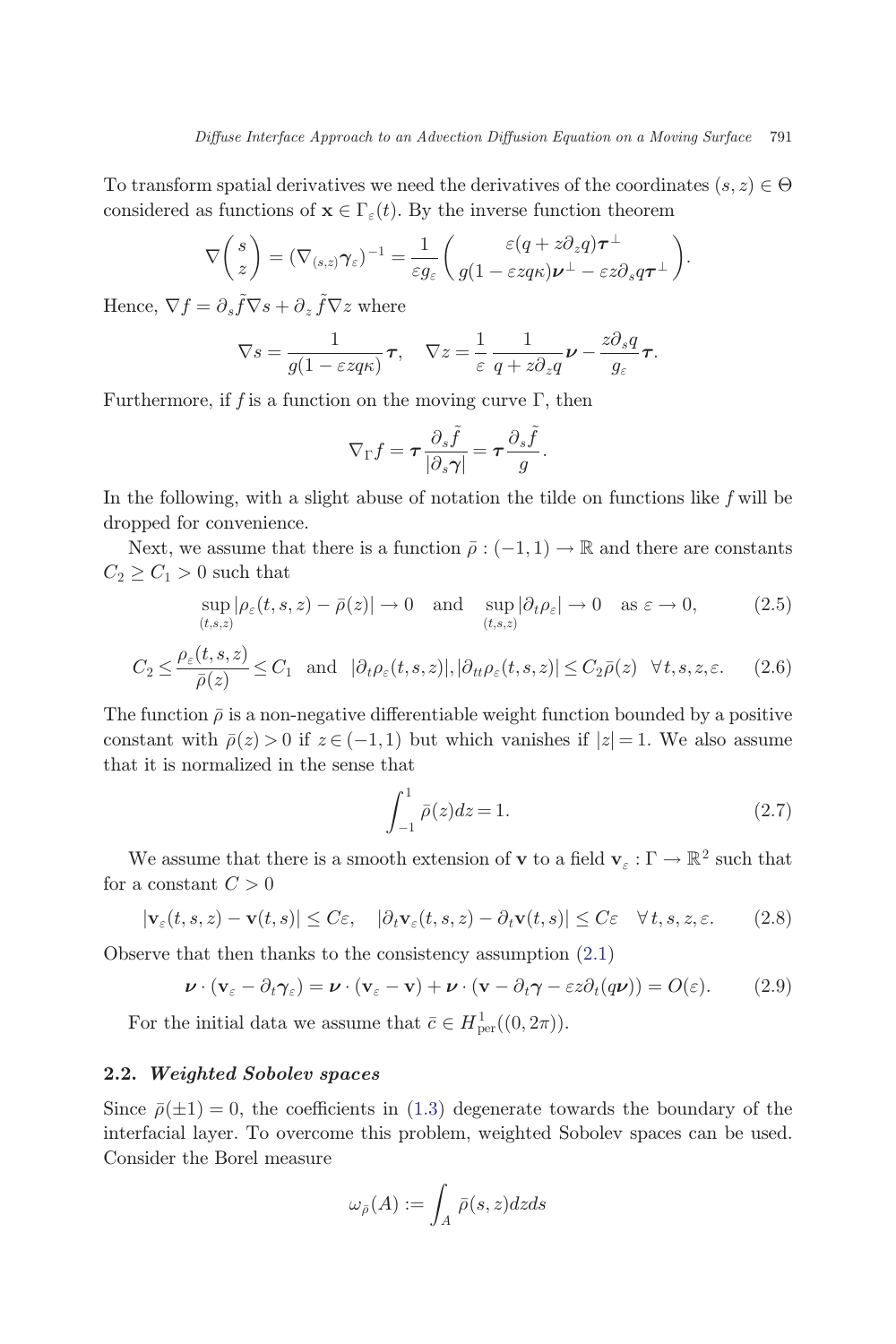<span id="page-5-0"></span>on Lebesgue-measurable sets  $A \subset \Theta$ . The space

where  
\n
$$
L^{2}(\Theta, \omega_{\bar{\rho}}) := \{ f : \Theta \to \mathbb{R} \mid f \omega_{\bar{\rho}} \text{-measurable}, \|f\|_{L^{2}(\Theta, \omega_{\bar{\rho}})} < \infty \},
$$
\n
$$
\|f\|_{L^{2}(\Theta, \omega_{\bar{\rho}})} := \left( \int_{\Theta} \bar{\rho} |f|^{2} dz ds \right)^{1/2}
$$

is complete and a Hilbert space with the scalar product

$$
(f,g)_{L^2(\Theta,\omega_{\bar{\rho}})} := \int_{\Theta} fg d\omega_{\bar{\rho}} = \int_{\Theta} \bar{\rho} fg dz ds.
$$

Since  $1/\bar{\rho} \in L^1_{loc}(\Theta)$  we have that  $L^2(\Theta, \omega_{\bar{\rho}}) \subset L^1_{loc}(\Theta)$  $L^2(\Theta, \omega_{\bar{\rho}}) \subset L^1_{loc}(\Theta)$  $L^2(\Theta, \omega_{\bar{\rho}}) \subset L^1_{loc}(\Theta)$  (see Prop. 2.1 in Ref. 2 or the references therein). For a function  $f \in L^2(\Theta, \omega_{\bar{\rho}})$  we can therefore define a derivative in a distributional sense. The  $\bar{\rho}$ -weighted Sobolev space  $H^1(\Theta, \omega_{\bar{\rho}})$  is defined to be the set of all functions  $f \in L^2(\Theta, \omega_{\bar{\rho}})$  such that the distributional derivatives  $\partial_s f$ ,  $\partial_z f$  belong to  $L^2(\Theta, \omega_{\bar{\rho}})$  again, i.e. are weak derivatives. It is a Hilbert space with the scalar product

$$
(f,g)_{H^1(\Theta,\omega_{\bar{\rho}})} := \int_{\Theta} \bar{\rho} (fg + \nabla_{(s,z)} f \cdot \nabla_{(s,z)} g) dz ds.
$$

On every set  $A \subset\subset \Theta$  the function  $\overline{\rho}$  is bounded from below by a positive constant. Hence,  $L^2(A, \omega_{\bar{\rho}})$  coincides with the usual Lebesgue space  $L^2(A)$ . Thanks to this, one<br>can show that the smooth functions are dones in  $L^2(A, \omega)$  and  $H^1(A, \omega)$ . A similar can show that the smooth functions are dense in  $L^2(\Theta, \omega_{\bar{\rho}})$  and  $H^1(\Theta, \omega_{\bar{\rho}})$ . A similar argument is also used in the following  ${\rm lemma}^2$  ${\rm lemma}^2$  which is repeated here for convenience.

**Lemma 2.1.** The embedding  $H^1(\Theta, \omega_{\bar{\theta}}) \hookrightarrow L^2(\Theta, \omega_{\bar{\theta}})$  is compact.

**Proof.** Let  $\{f_n\}_{n\in\mathbb{N}}$  be a bounded sequence in  $H^1(\Theta, \omega_{\overline{\rho}})$ , w.l.o.g. bounded by 1, and let  $\zeta > 0$  be an arbitrary small real number.

For  $\delta \in (0,1)$  define  $\Theta^{\delta} := \{(s, z) \in \Theta | z \in (-1 + \delta, 1 - \delta) \}$  and

$$
f_n^{\delta}(s, z) := \begin{cases} f_n(s, z) & \text{if } (s, z) \in \Theta^{\delta}, \\ 0 & \text{else.} \end{cases}
$$

Since the  $f_n$  are bounded in  $L^2(\Theta, \omega_{\bar{\rho}})$  we have for the error of this cutoff that

$$
\int_{\Theta} \bar{\rho} |f_n - f_n^{\delta}|^2 dz ds = \int_{\Theta \setminus \Theta^{\delta}} \bar{\rho} |f_n|^2
$$
\n
$$
\leq \sup_{|z| \geq 1 - \delta} \bar{\rho}(z) \text{Vol}(\Theta \setminus \Theta^{\delta}) \|f_n\|_{L^2(\Theta, \omega_{\bar{\rho}})}^2
$$
\n
$$
< \frac{\zeta^2}{4}
$$
\n(2.10)

:

for all  $n$  if  $\delta$  is small enough, which is assumed for the following.

On  $\Theta^{\delta}$  the function  $\bar{\rho}$  is bounded from below by a constant  $\bar{\rho}_0^{\delta} > 0$ , hence

$$
\|f_n^\delta\|_{H^1(\Theta)}^2\leq \frac{1}{\bar\rho_0^\delta}\|f_n^\delta\|_{H^1(\Theta,\omega_{\bar\rho})}^2\leq \frac{1}{\bar\rho_0^\delta}
$$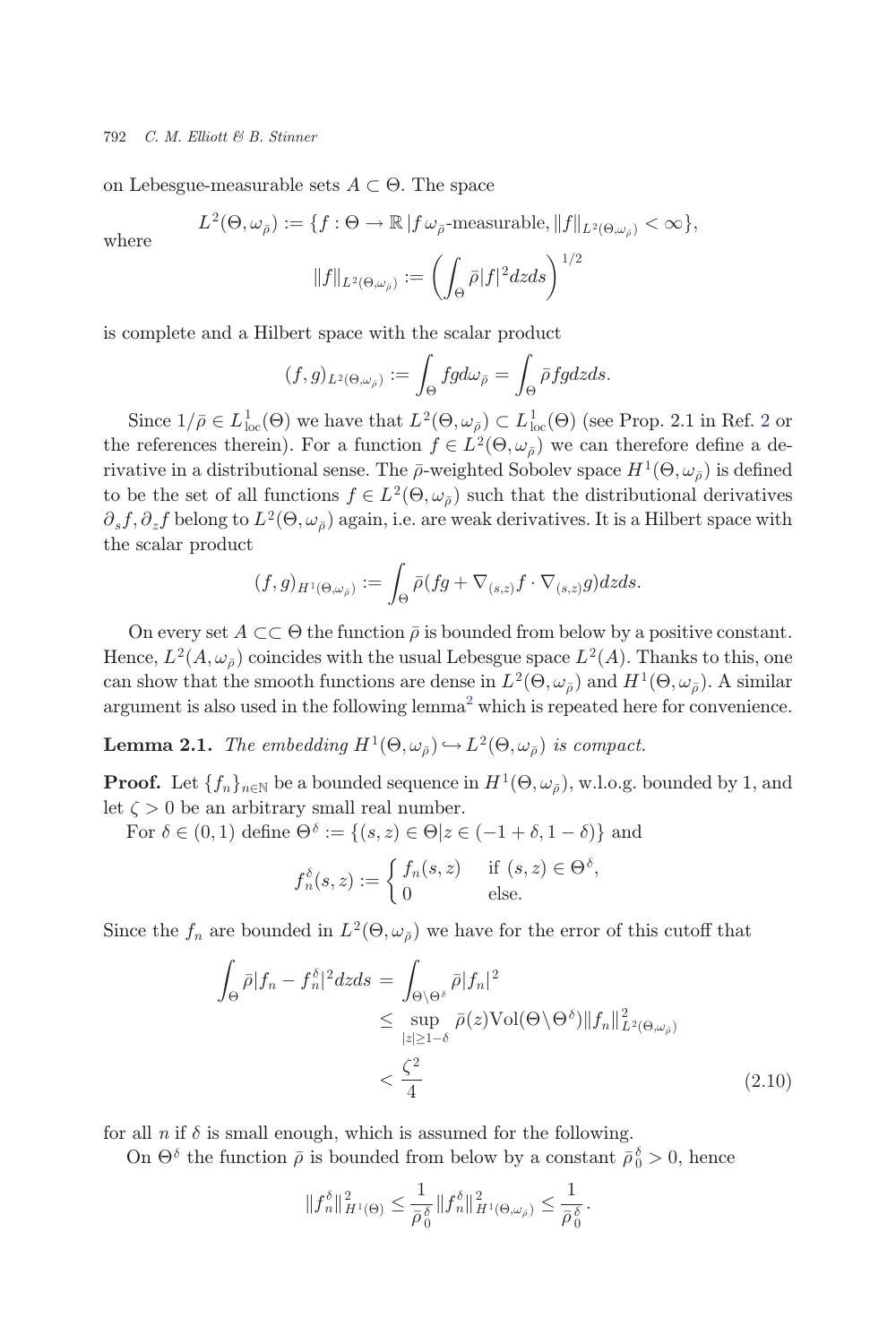Let  $R \in \mathbb{R}$  denote an upper bound of  $\bar{\rho}$ . Since the embedding  $H^1(\Theta) \to L^2(\Theta)$  is compact there is a number  $N_{\zeta} \in \mathbb{N}$  and there are  $N_{\zeta}$  functions  $g_i \in L^2(\Theta) \subset L^2(\Theta \cup j)$  i  $-1$   $N_{\zeta}$  such that for all  $n \in \mathbb{N}$  there is an index i with  $||f|^{\zeta} - ||f||$  $L^2(\Theta, \omega_{\bar{\rho}}), i = 1, \ldots, N_{\zeta}$ , such that for all  $n \in \mathbb{N}$  there is an index i with  $||f_n^{\delta}$  $g_i\|_{L^2(\Theta)} < \frac{1}{\sqrt{R}}$  $\frac{\zeta}{2}$ . Therefore

$$
||f_n^{\delta}-g_i||_{L^2(\Theta,\omega_{\tilde{\rho}})} \leq \left(\int_{\Theta} R|f_n^{\delta}-g_i|^2 dzds\right)^{1/2} < \frac{\zeta}{2}.
$$

Together with ([2.10](#page-5-0)) this means that for every  $n \in \mathbb{N}$  there is an index  $i \in \ldots, N_c$  such that  $||f_n - g_i||_{L^2(\Theta_{\leq i})} < \zeta$ .  $\{1,\ldots,N_{\zeta}\}\$  such that  $||f_n-g_i||_{L^2(\Theta,\omega_{\bar{\rho}})}<\zeta$ .

We introduce the spaces

 $X := \{ f \in H^1(\Theta, \omega_{\bar{\theta}}) | f \text{ periodic in } s \},\$  $B := \{f \in L^2(\Theta, \omega_{\bar{a}}) | f \text{ periodic in } s\}$ 

and will consider the spaces  $L^2(I;X)$  and  $L^2(I;B)$  with the generic norms

$$
||f||_{L^2(I;X)} := \left(\int_0^T ||f(t)||_X^2\right)^{1/2}, \quad ||f||_{L^2(I;B)} := \left(\int_0^T ||f(t)||_B^2\right)^{1/2}.
$$

#### 2.3. Problem formulations

#### 2.3.1. Equation on the evolving curve

We multiply ([1.2](#page-1-0)) by a test function  $\chi$  and integrate, first over  $\Gamma(t)$  and then with<br>recognition of the theory of the series with recognition on the theory respect to time. After that, we partially integrate with respect to space (recall that the curves are closed) and transform to the space  $I \times (0, 2\pi)$ :

$$
0 = \int_0^T \int_{\Gamma(t)} (\partial_t^{\bullet} c + c \nabla_{\Gamma} \cdot \mathbf{v} - \Delta_{\Gamma} c) \chi d\mathcal{H}^1 dt
$$
  
\n
$$
= \int_0^T \int_{\Gamma(t)} \left( \partial_t c \chi + \nabla c \cdot \partial_t \gamma \chi + \underbrace{\nabla c \cdot (\mathbf{v} - \partial_t \gamma)}_{= \nabla_{\Gamma} c \cdot (\mathbf{v} - \partial_t \gamma)} \chi
$$
  
\n
$$
+ c \chi \nabla_{\Gamma} \cdot (\mathbf{v} - \partial_t \gamma) + c \chi \nabla_{\Gamma} \cdot \partial_t \gamma + \nabla_{\Gamma} c \cdot \nabla_{\Gamma} \chi \right) d\mathcal{H}^1 dt
$$
  
\n
$$
= \int_0^T \int_{\Gamma(t)} ((\partial_t c + \partial_t \gamma \cdot \nabla c) \chi - c \nabla_{\Gamma} \chi \cdot (\mathbf{v} - \partial_t \gamma)
$$
  
\n
$$
+ c \chi \nabla_{\Gamma} \cdot \partial_t \gamma + \nabla_{\Gamma} c \cdot \nabla_{\Gamma} \chi) d\mathcal{H}^1 dt
$$
  
\n
$$
= \int_0^T \int_0^{2\pi} \left( \partial_t \tilde{c} \tilde{\chi} g + \partial_s \tilde{c} \tilde{\chi} \tau \cdot (\tilde{\mathbf{v}} - \partial_t \gamma) + \tilde{c} \tilde{\chi} \tau \cdot \partial_s \tilde{\mathbf{v}} + \partial_s \tilde{c} \partial_s \tilde{\chi} \frac{1}{g} \right) ds dt.
$$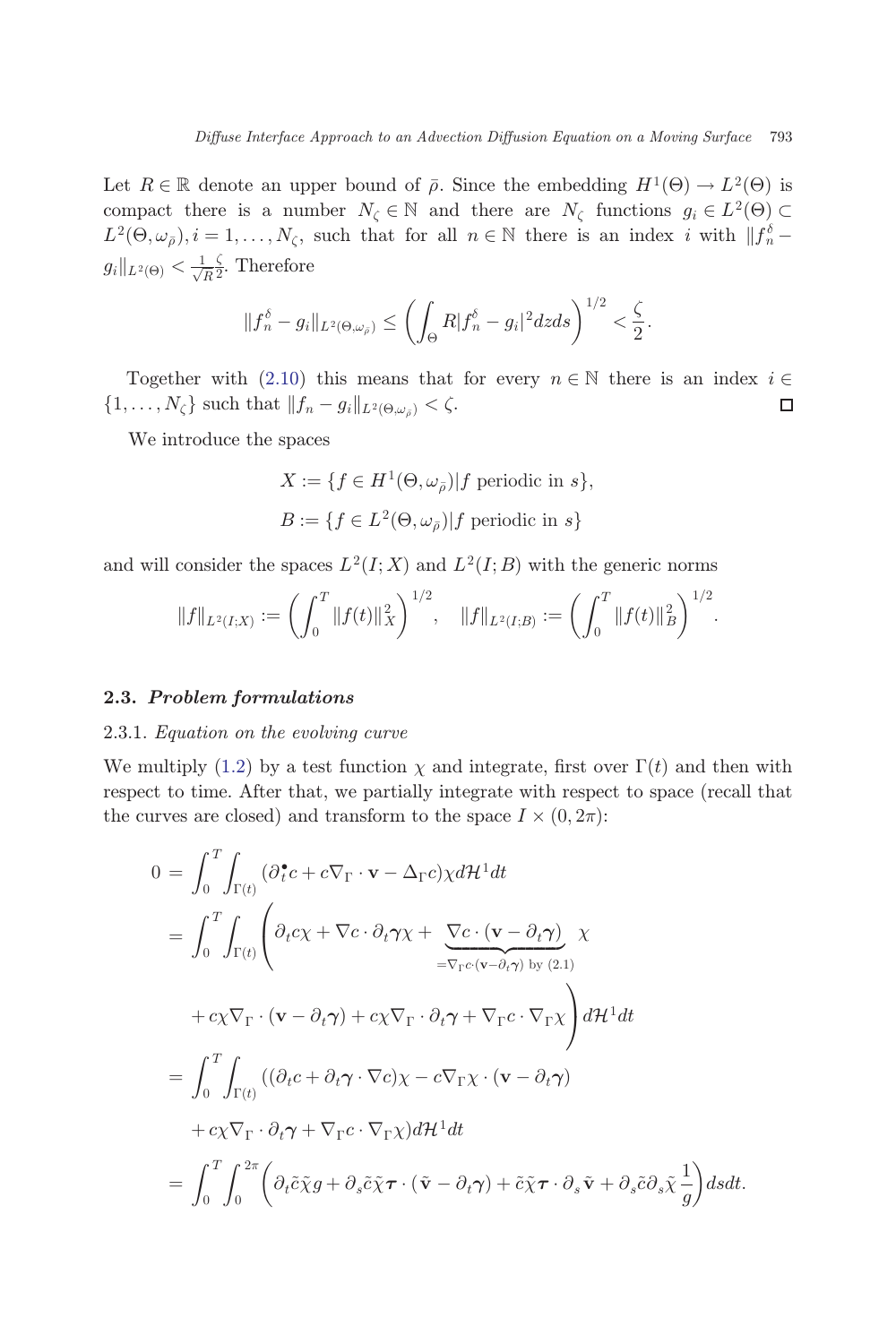<span id="page-7-0"></span>We perform a partial integration with respect to time in the first term and arrive at **Problem 2.1.** Find  $c \in L^2(I; H^1_{\text{per}}((0, 2\pi)))$  such that

$$
0 = \int_0^{2\pi} \bar{c}\chi(0)g(0)ds - \int_0^T \int_0^{2\pi} c\partial_t(\chi g)dsdt + \int_0^T \int_0^{2\pi} \left( -c\partial_s\chi\boldsymbol{\tau} \cdot (\mathbf{v} - \partial_t\boldsymbol{\gamma}) + c\chi\boldsymbol{\tau} \cdot \partial_{st}\boldsymbol{\gamma} + \partial_s c\partial_s\chi\frac{1}{g} \right)dsdt \qquad (2.11)
$$

for all  $\chi \in L^2(I; H^1_{per}((0, 2\pi)))$  with  $\partial_t \chi \in L^2(I; L^2_{per}((0, 2\pi)))$  and  $\chi(T) = 0$ .

# 2.3.2. Diffuse interface approximation

The procedure is similar in the diffuse interface setting. Boundary terms do not occur during the partial integration since  $\rho_\varepsilon$  vanishes there. We obtain

$$
0 = \int_{0}^{T} \int_{\Gamma_{\varepsilon}(t)} (\partial_{t}^{\bullet}(\rho_{\varepsilon}c_{\varepsilon}) + \rho_{\varepsilon}c_{\varepsilon}\nabla \cdot \mathbf{v}_{\varepsilon} - \nabla \cdot (\rho_{\varepsilon}\nabla c_{\varepsilon})) \chi d\mathbf{x} dt
$$
  
\n
$$
= \int_{0}^{T} \int_{\Gamma_{\varepsilon}(t)} (\partial_{t}(\rho_{\varepsilon}c_{\varepsilon})\chi + \nabla(\rho_{\varepsilon}c_{\varepsilon}) \cdot \partial_{t}\gamma_{\varepsilon}\chi + \nabla(\rho_{\varepsilon}c_{\varepsilon}) \cdot (\mathbf{v}_{\varepsilon} - \partial_{t}\gamma_{\varepsilon})\chi
$$
  
\n
$$
+ \rho_{\varepsilon}c_{\varepsilon}\chi \nabla \cdot (\mathbf{v}_{\varepsilon} - \partial_{t}\gamma_{\varepsilon}) + \rho_{\varepsilon}c_{\varepsilon}\chi \nabla \cdot \partial_{t}\gamma_{\varepsilon} + \rho_{\varepsilon}\nabla c_{\varepsilon} \cdot \nabla \chi) d\mathbf{x} dt
$$
  
\n
$$
= \int_{0}^{T} \int_{\Gamma_{\varepsilon}(t)} ((\partial_{t}(\rho_{\varepsilon}c_{\varepsilon}) + \partial_{t}\gamma_{\varepsilon} \cdot \nabla(\rho_{\varepsilon}c_{\varepsilon}))\chi - \rho_{\varepsilon}c_{\varepsilon}\nabla \chi \cdot (\mathbf{v}_{\varepsilon} - \partial_{t}\gamma_{\varepsilon})
$$
  
\n
$$
+ \rho_{\varepsilon}c_{\varepsilon}\chi \nabla \cdot \partial_{t}\gamma_{\varepsilon} + \rho_{\varepsilon}\nabla c_{\varepsilon} \cdot \nabla \chi) d\mathbf{x} dt
$$
  
\n
$$
= \int_{0}^{T} \int_{\Theta} (\partial_{t}(\rho_{\varepsilon}c_{\varepsilon})\chi g_{\varepsilon} + \rho_{\varepsilon}c_{\varepsilon}(\partial_{s}\chi \nabla s + \partial_{z}\chi \nabla z) \cdot (\mathbf{v}_{\varepsilon} - \partial_{t}\gamma_{\varepsilon})g_{\varepsilon}
$$
  
\n
$$
+ \rho_{\varepsilon}c_{\varepsilon}\chi(\
$$

Using the formulas for  $\nabla s$  and  $\nabla z$ , multiplying with  $1/\varepsilon$ , partially integrating with respect to time in the first term and defining the coefficient functions

$$
a_0 := \frac{\rho_{\varepsilon}}{\bar{\rho}} g_{\varepsilon},
$$
  
\n
$$
a_1 := \frac{\sqrt{\rho_{\varepsilon} g_{\varepsilon}}}{\sqrt{\bar{\rho}} g (1 - \varepsilon z q \kappa)},
$$
  
\n
$$
a_2 := \frac{\rho_{\varepsilon} g_{\varepsilon}}{\bar{\rho} (q + z \partial_z q)},
$$
  
\n
$$
b_0 := \frac{\partial_t \rho_{\varepsilon} g_{\varepsilon}}{\bar{\rho}} + \frac{(q + z \partial_z q) \rho_{\varepsilon}}{\bar{\rho}} \tau \cdot \partial_{st} \gamma_{\varepsilon} + \left( \frac{g (1 - \varepsilon z q \kappa) \rho_{\varepsilon}}{\bar{\rho}} \frac{1}{\varepsilon} \nu - z \partial_s q \tau \right) \cdot \partial_{zt} \gamma_{\varepsilon},
$$
  
\n
$$
b_1 := -\frac{(q + z \partial_z q) \rho_{\varepsilon}}{\bar{\rho}} \tau \cdot (\mathbf{v}_{\varepsilon} - \partial_t \gamma_{\varepsilon}),
$$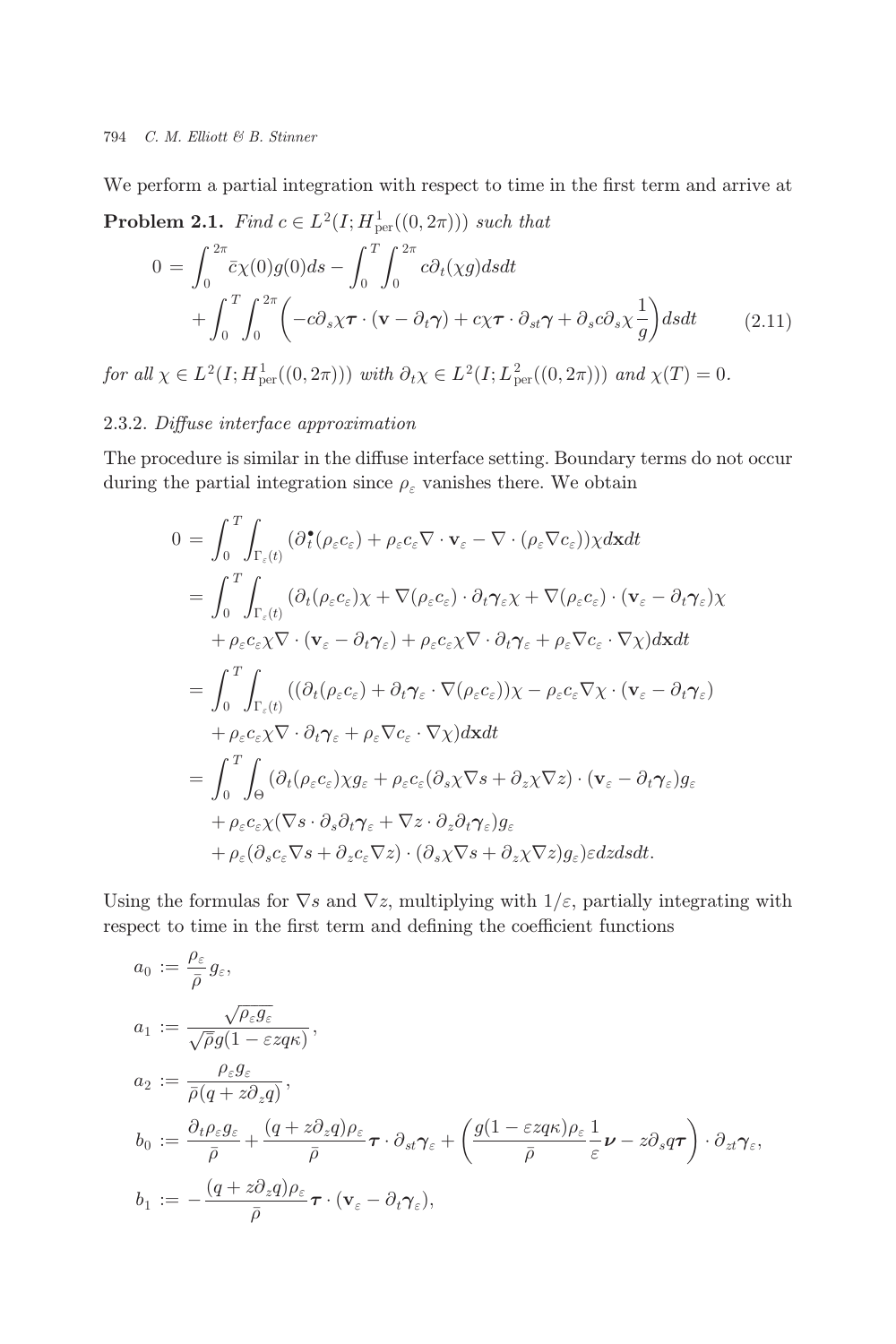<span id="page-8-0"></span>
$$
b_2 := \left(-\frac{g(1-\varepsilon z q \kappa)\rho_\varepsilon}{\bar{\rho}}\frac{1}{\varepsilon}\boldsymbol{\nu} + \frac{z \partial_s q \rho_\varepsilon}{\bar{\rho}}\boldsymbol{\tau}\right) \cdot (\mathbf{v}_\varepsilon - \partial_t \boldsymbol{\gamma}_\varepsilon),
$$
  

$$
b_3 := \frac{z \partial_s q \sqrt{\rho_\varepsilon}}{\sqrt{\bar{\rho} g_\varepsilon}}.
$$

We finally obtain

**Problem 2.2.** Find  $c_{\varepsilon} \in L^2(I;X)$  such that

$$
0 = \int_{\Theta} \bar{\rho} \bar{c} \chi(0) a_0(0) dz ds - \int_0^T \int_{\Theta} \bar{\rho} c_{\varepsilon} \partial_t(\chi a_0) dz ds dt + \int_0^T \int_{\Theta} \bar{\rho} \left( b_0 c_{\varepsilon} \chi + b_1 c_{\varepsilon} \partial_s \chi + b_2 c_{\varepsilon} \partial_z \chi \right. + (a_1 \partial_s c_{\varepsilon} - b_3 \partial_z c_{\varepsilon}) (a_1 \partial_s \chi - b_3 \partial_z \chi) + \frac{1}{\varepsilon^2} a_2 \partial_z c_{\varepsilon} \partial_z \chi \right) dz ds dt
$$
 (2.12)

for all  $\chi \in L^2(I;X)$  with  $\partial_t \chi \in L^2(I;B)$  and  $\chi(T) = 0$ .

# 3. Analysis of the  $\varepsilon$  Problem

The linear Problem 2.2 can be solved by proceeding as in the case without weight. In fact, the essential detail is the compactness of the embedding  $X \hookrightarrow B$  which has been provided in Lemma 2.1. Before presenting an existence and uniqueness result let us first briefly discuss the coefficient functions in  $(2.12)$ .

By the smoothness of  $\gamma$  and  $\gamma_s$ , the quantities  $\tau, \nu, g_s$  and  $\kappa$  are also smooth. By  $(2.3)$  $(2.3)$ ,  $(2.8)$  and its consequence  $(2.9)$  $(2.9)$  $(2.9)$  the terms  $\frac{1}{\varepsilon} \boldsymbol{\nu} \cdot \partial_{zt} \gamma_{\varepsilon}$  and  $\frac{1}{\varepsilon} \boldsymbol{\nu} \cdot (\mathbf{v}_{\varepsilon} - \partial_t \gamma_{\varepsilon})$  as well as their time derivatives are of order  $O(\varepsilon^0)$ . Hence, thanks to the assumptions ([2.6](#page-4-0)),  $(2.5)$  $(2.5)$  and  $(2.8)$  all the coefficient functions  $a_i, b_j$  and their time derivatives are uni-formly bounded and continuous. The assumption [\(2.6](#page-4-0)), the positivity of  $g_{\varepsilon}$  as assumed below ([2.4](#page-3-0)), and ([2.2](#page-3-0)) furthermore imply that the coefficients  $a_i$  are uniformly bounded from below by positive constants. We stress that all these constants are independent of  $\varepsilon$ , which will turn out to be useful in the next section.

**Theorem 3.1.** Under the assumptions stated in Sec. [2](#page-2-0) and if  $\varepsilon$  is small enough there is a unique solution  $c_{\varepsilon} \in L^2(I; X) \cap H^1(I; B)$  to Problem 2.2 which satisfies the estimates

$$
\sup_{t \in I} \int_{\Theta} \bar{\rho} |c_{\varepsilon}(t)|^2 dz ds + ||\partial_s c_{\varepsilon}||_{L^2(I;B)}^2 + \frac{1}{\varepsilon^2} ||\partial_z c_{\varepsilon}||_{L^2(I;B)}^2 \le C \int_0^{2\pi} \bar{c}^2 ds, \tag{3.1}
$$

$$
\sup_{t\in I}\int_{\Theta}\bar{\rho}\bigg(|\partial_{s}c_{\varepsilon}(t)|^{2}+\frac{1}{\varepsilon^{2}}|\partial_{z}c_{\varepsilon}(t)|^{2}\bigg)dzds+\|\partial_{t}c_{\varepsilon}\|_{L^{2}(I;B)}^{2}\leq C,
$$
\n(3.2)

with a positive constant C independent of  $\varepsilon$ .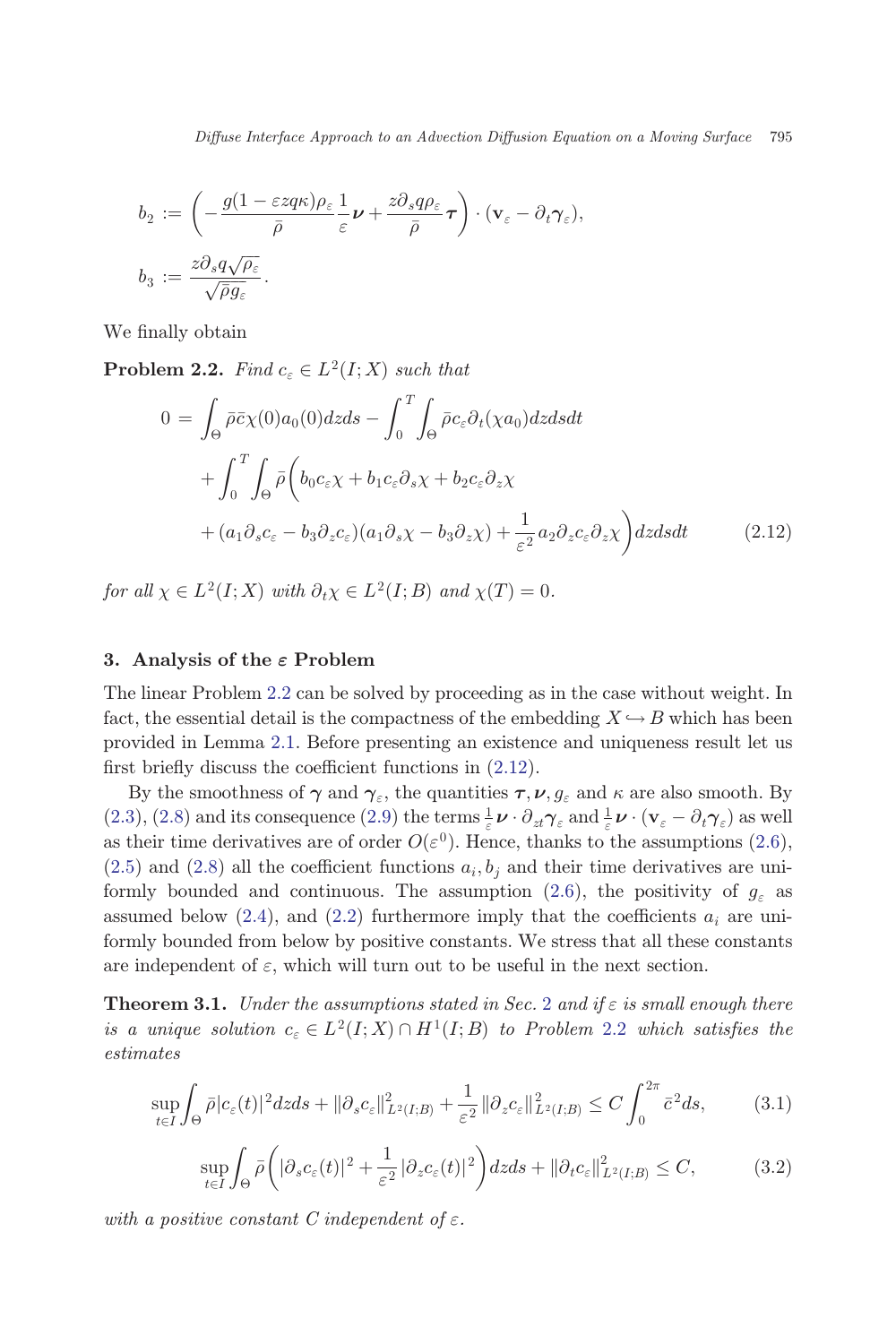<span id="page-9-0"></span>**Proof.** In the following, the  $C_i$ ,  $i = 1, 2, \ldots$ , denote positive constants independent of  $(t, s, z, \varepsilon)$ . One may argue with a time discretization. For a number  $N \in \mathbb{N}$  let  $\tau = T/2^N$  and  $t_n^N := n\tau, n = 0, \ldots, 2^N$ . Set  $c_0^N := \bar{c}, a_{0,n}^N := a_0(t_n^N)$  and similarly for<br>the other coefficient functions. Now, consider the subsequent problems for the other coefficient functions. Now, consider the subsequent problems for  $n = 1, \ldots, 2^N$ : find  $c_n^N \in X$  such that

$$
0 = \int_{\Theta} \bar{\rho} \left( a_{0,n}^{N} \frac{c_{n}^{N} - c_{n-1}^{N}}{\tau} \chi + b_{0,n}^{N} c_{n}^{N} \chi + b_{1,n}^{N} c_{n}^{N} \partial_{s} \chi + b_{2,n}^{N} c_{n}^{N} \partial_{z} \chi + (a_{1,n}^{N} \partial_{s} c_{n}^{N} - b_{3,n}^{N} \partial_{z} c_{n}^{N}) (a_{1,n}^{N} \partial_{s} \chi - b_{3,n}^{N} \partial_{z} \chi) + \frac{1}{\varepsilon^{2}} a_{2,n}^{N} \partial_{z} c_{n}^{N} \partial_{z} \chi \right) dz ds
$$
 (3.3)

for all  $\chi \in X$ . The Lax-Milgram theorem can be applied to show that (3.3) has a<br>unique solution. To obtain a coordinate property it may be necessary to reduce  $\tau$  and  $\epsilon$ unique solution. To obtain a coercive operator it may be necessary to reduce  $\tau$  and  $\varepsilon$ , but the properties of the coefficient functions allow one to find appropriate values independently of n and N.

We may insert  $\chi = c_n^N$  in (3.3), multiply with  $\tau$  and sum up for  $n = 1, ..., \bar{n}$  with  $\max_{n=1}^{\infty} c_n^N$ . Observe that the first term gives some  $\bar{n} \leq 2^N$ . Observe that the first term gives

$$
\sum_{n=1}^{\bar{n}} \tau \int_{\Theta} \bar{\rho} a_{0,n}^{N} \frac{c_n^{N} - c_{n-1}^{N}}{\tau} c_n^{N}
$$
\n
$$
\geq \sum_{n=1}^{\bar{n}} \left( \frac{1}{2} \int_{\Theta} \bar{\rho} a_{0,n}^{N} (c_n^{N})^2 - \frac{1}{2} \int_{\Theta} \bar{\rho} a_{0,n}^{N} (c_{n-1}^{N})^2 \right)
$$
\n
$$
= \frac{1}{2} \int_{\Theta} \bar{\rho} a_{0,\bar{n}}^{N} (c_n^{N})^2 - \frac{1}{2} \int_{\Theta} \bar{\rho} a_{0,0}^{N} (c_0^{N})^2 + \sum_{n=1}^{\bar{n}} \tau \int_{\Theta} \bar{\rho} \frac{a_{0,n-1}^{N} - a_{0,n}^{N}}{2\tau} (c_{n-1}^{N})^2
$$
\n
$$
\geq C_1 \|c_n^{N} \|_{B}^2 - C_2 \|\bar{c}\|_{B}^2 - C_3 \sum_{n=0}^{\bar{n}-1} \tau \|c_n^{N} \|_{B}^2
$$

thanks to the properties of  $a_0$ , in particular its positivity. Together with the other terms in (3.3) one can derive

$$
\|c_n^N\|_B^2 + \sum_{n=1}^{\bar{n}} \tau \bigg( \|\partial_s c_n^N\|_B^2 + \frac{1}{\varepsilon^2} \|\partial_z c_n^N\|_B^2 \bigg) \leq C_4 \|\bar{c}\|_B^2 + C_5 \sum_{n=0}^{\bar{n}-1} \tau \|c_n^N\|_B^2.
$$

A Gronwall argument yields

$$
\sup_{n\in\{1,\ldots,2^N\}}\|c_n^N\|_B^2 + \sum_{n=1}^{2^N} \tau\bigg(\|\partial_s c_n^N\|_B^2 + \frac{1}{\varepsilon^2} \|\partial_z c_n^N\|_B^2\bigg) \le C_6\|\bar{c}\|_B^2. \tag{3.4}
$$

In order to obtain an estimate for time shifts we may furthermore test (3.3) with  $(c_n^N - c_{n-1}^N)/\tau$ . Clearly for the first term

$$
\sum_{n=1}^{\bar{n}} \tau \int_{\Theta} \bar{\rho} a_{0,n}^N \left| \frac{c_n^N - c_{n-1}^N}{\tau} \right|^2 \ge C_7 \sum_{n=1}^{\bar{n}} \tau \left| \frac{c_n^N - c_{n-1}^N}{\tau} \right|^2 \Big|_B^2. \tag{3.5}
$$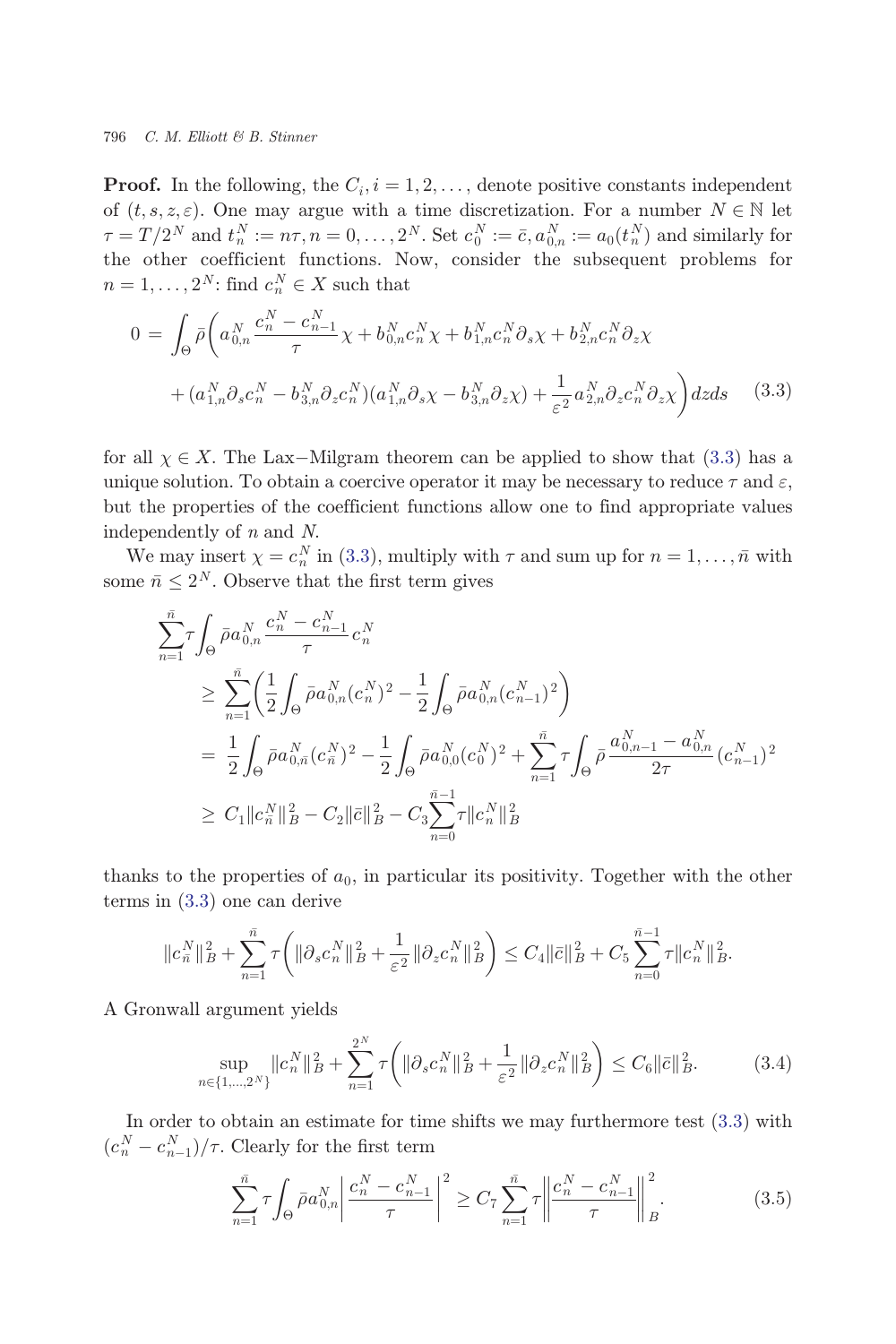Next we observe that

$$
\sum_{n=1}^{\bar{n}} \tau \int_{\Theta} \bar{\rho} a_{2,n}^{N} \partial_{z} c_{n}^{N} \partial_{z} \frac{c_{n}^{N} - c_{n-1}^{N}}{\tau} \n\geq \sum_{n=1}^{\bar{n}} \frac{1}{2} \int_{\Theta} \bar{\rho} (a_{2,n}^{N} |\partial_{z} c_{n}^{N}|^{2} - a_{2,n}^{N} |\partial_{z} c_{n-1}^{N}|^{2}) \n= \int_{\Theta} \bar{\rho} a_{2,n}^{N} |\partial_{z} c_{n}^{N}|^{2} - \int_{\Theta} \bar{\rho} a_{2,0}^{N} |\partial_{z} c_{0}^{N}|^{2} + \sum_{n=1}^{\bar{n}} \tau \int_{\Theta} \bar{\rho} \frac{a_{2,n-1}^{N} - a_{2,n}^{N}}{2\tau} |\partial_{z} c_{n-1}^{N}|^{2} \n\geq C_{8} ||\partial_{z} c_{n}^{N}||_{B}^{2} - C_{9} ||\partial_{z} \bar{c} ||_{B}^{2} - C_{10} \sum_{n=1}^{\bar{n}} \tau ||\partial_{z} c_{n}^{N}||_{B}^{2}.
$$
\n(3.6)

The last term can be estimated by [\(3.4\)](#page-9-0). Furthermore, we have that

$$
\sum_{n=1}^{\bar{n}} \tau \int_{\Theta} \bar{\rho} b_{2,n}^{N} c_n^{N} \partial_z \frac{c_n^{N} - c_{n-1}^{N}}{\tau} \n= \sum_{n=1}^{\bar{n}} \int_{\Theta} \bar{\rho} (b_{2,n}^{N} c_n^{N} \partial_z c_n^{N} - b_{2,n-1}^{N} c_{n-1}^{N} \partial_z c_{n-1}^{N} + (b_{2,n-1}^{N} c_{n-1}^{N} - b_{2,n}^{N} c_n^{N}) \partial_z c_{n-1}^{N}) \n= \int_{\Theta} \bar{\rho} \left( b_{2,n}^{N} c_n^{N} \partial_z c_n^{N} - b_{2,0}^{N} c_0^{N} \frac{\partial_z c_0^{N}}{\partial_z c_{n-1}^{N}} \right) \n+ \sum_{n=1}^{\bar{n}} \tau \int_{\Theta} \bar{\rho} \left( b_{2,n}^{N} \frac{c_n^{N} - 1 - c_n^{N}}{\tau} + \frac{b_{2,n-1}^{N} - b_{2,n}^{N}}{\tau} c_{n-1}^{N} \right) \partial_z c_{n-1}^{N} \n\geq -\delta \int_{\Theta} \bar{\rho} |\partial_z c_n^{N}|^2 - C_{11} \int_{\Theta} \bar{\rho} |c_n^{N}|^2 \n- \delta \sum_{n=1}^{\bar{n}} \tau \int_{\Theta} \bar{\rho} \left| \frac{c_n^{N} - c_{n-1}^{N}}{\tau} \right|^2 - C_{12} \sum_{n=1}^{\bar{n}} \tau \int_{\Theta} \bar{\rho} (|\partial_z c_{n-1}^{N}|^2 + |c_n^{N}|^2),
$$

where  $\delta > 0$  is so small such that  $C_7 - \delta > 0$  and  $C_8 - \delta > 0$  (eventually even smaller, taking further terms into account). The remaining terms can be handled similarly and finally we see that

$$
\sum_{n=1}^{\bar{n}} \tau \left\| \frac{c_n^N - c_{n-1}^N}{\tau} \right\|_B^2 + \|\partial_s c_n^N\|_B^2 + \frac{1}{\varepsilon^2} \|\partial_z c_n^N\|_B^2
$$
  

$$
\leq C_{13} + C_{14} \sum_{n=1}^{\bar{n}} \tau (\|c_n^N\|_B^2 + \|\partial_z c_n^N\|_B^2 + \|\partial_s c_n^N\|_B^2).
$$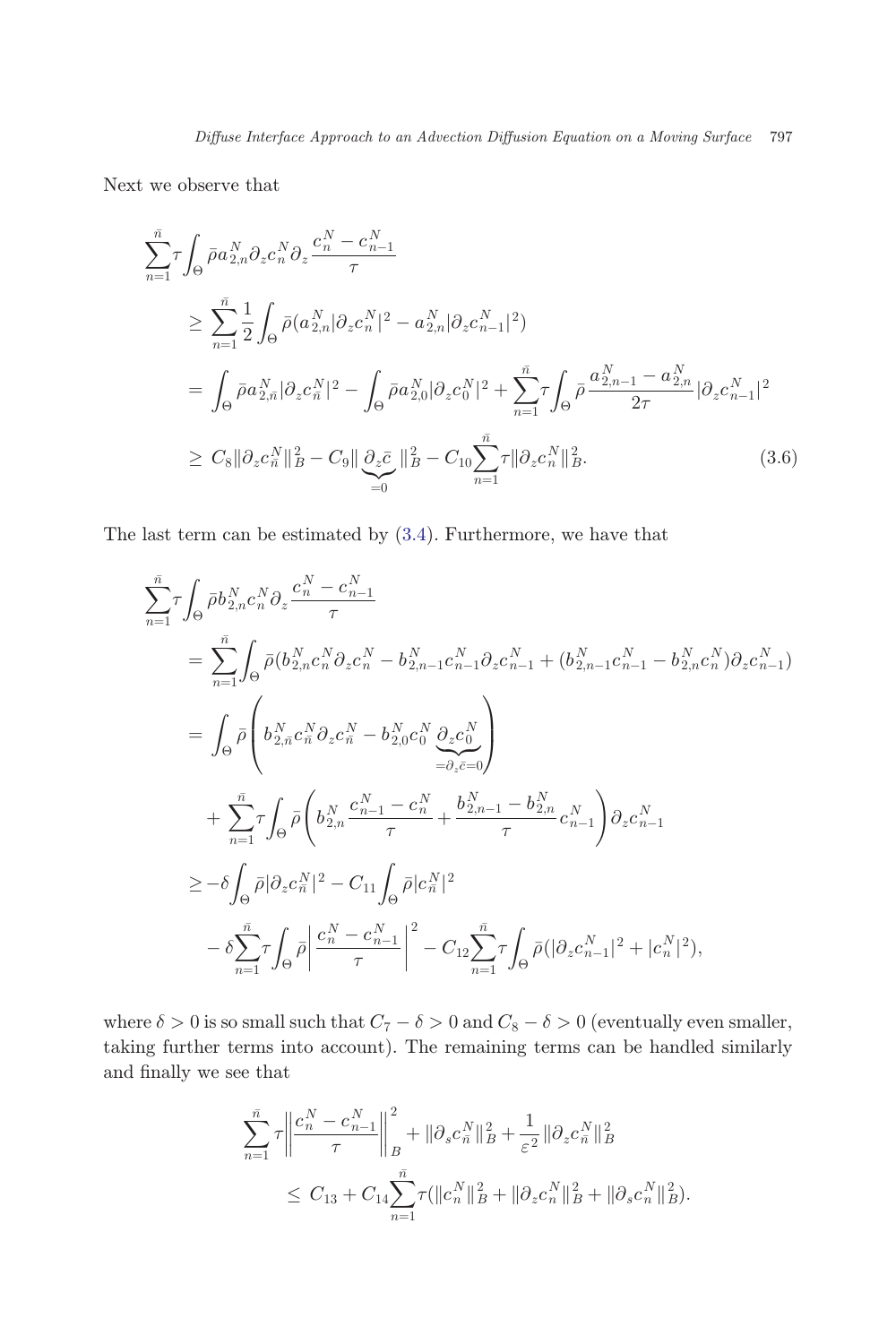<span id="page-11-0"></span>In view of ([3.4\)](#page-9-0) we infer that

$$
\sum_{n=1}^{2^N} \tau \left\| \frac{c_n^N - c_{n-1}^N}{\tau} \right\|_B^2 + \sup_{n \in \{1, \dots, 2^N\}} \left( \|\partial_s c_n^N\|_B^2 + \frac{1}{\varepsilon^2} \|\partial_z c_n^N\|_B^2 \right) \le C_{15}.\tag{3.7}
$$

Define the functions  $c^N$ ,  $\hat{c}^N \in L^2(I; X)$  by

$$
c^N(t):=\frac{t-t_{n-1}^N}{\tau}c_n^N+\frac{t_n^N-t}{\tau}c_{n-1}^N, \quad c^{N+}(t):=c_n^N, \quad \text{if } t\in(t_{n-1}^N,t_n^N].
$$

We will now use test functions  $\chi^N \in X^N \subset L^2(I;X)$  of the form  $\chi^N(t) = \chi^N \in X$  for  $\chi^N \in \mathcal{N}$  for  $M \subset N$ . Analogously, the functions  $\sigma^N$ all  $t \in (t_{n-1}^N, t_n^N]$ . Observe that  $X^M \subset X^N$  for  $M \leq N$ . Analogously, the functions  $a_i^N$ <br>and  $b^N$  are defined. It follows directly from (3.3) that and  $b_j^N$  are defined. It follows directly from [\(3.3](#page-9-0)) that

$$
0 = \sum_{n=1}^{2^N} \int_{\Theta} \bar{\rho} \left( a_0^N \partial_t c^N \chi^M + b_0^N c^{N+} \chi^M + b_1^N c^{N+} \partial_s \chi^M + b_2^N c^{N+} \partial_s \chi^M \right. \\
\left. + (a_1^N \partial_s c^{N+} - b_3^N \partial_z c^{N+}) (a_1^N \partial_s \chi^M - b_3^N \partial_z \chi^M) + \frac{1}{\varepsilon^2} a_2^N \partial_z c^{N+} \partial_z \chi^M \right) dz ds \quad (3.8)
$$

for all  $\chi^M \in X^M$  with  $M \leq N$ .<br>By the estimates (3.4) and

By the estimates [\(3.4\)](#page-9-0) and (3.7) there is a function  $c \in L^{\infty}(I; X) \cap H^1(I; B) \times$  $(\hookrightarrow C^0(I; B)$  compact<sup>[26](#page-15-0)</sup>) such that

$$
c^N, c^{N+} \stackrel{*}{\rightharpoonup} c \qquad \text{in } L^\infty(I; X),
$$
  

$$
c^N \rightharpoonup c \qquad \text{in } C^0(I; B),
$$
  

$$
\partial_t c^N \rightharpoonup \partial_t c \qquad \text{in } L^2(I; B),
$$

for a subsequence as  $N \to \infty$ . From ([3.4](#page-9-0)) and (3.7) we also see that the estimates  $(3.1)$  $(3.1)$  and  $(3.2)$  $(3.2)$  $(3.2)$  are fulfilled. The approximations of the coefficient functions converge in  $C^0(I \times \Theta)$ . Going to the limit in ([3.8](#page-9-0)) therefore yields ([2.12\)](#page-8-0) for all  $\chi^M \in X^M$ ,<br>  $M \subset \mathbb{N}$  With a density argument and ofter partial integration with respect to time  $M \in \mathbb{N}$ . With a density argument and after partial integration with respect to time we see that  $c$  indeed fulfills  $(2.12)$  $(2.12)$ .

П

The uniqueness follows directly from estimate ([3.1](#page-8-0)).

# 4. Asymptotic Analysis

For the following convergence theorem, the so-called energy methods are applied.

**Theorem 4.1.** As  $\varepsilon \to 0$ , the solutions  $c_{\varepsilon}$  to Problem 2.2 converge in  $C^0(I;B)$  to a function c with the following properties:

(1)  $\partial_z c = 0$ , hence  $c = c(t, s)$  can be considered as a function on  $I \times (0, 2\pi)$ , (2)  $c \in L^2(I; H^1_{\text{per}}((0, 2\pi)))$  solves Problem 2.1.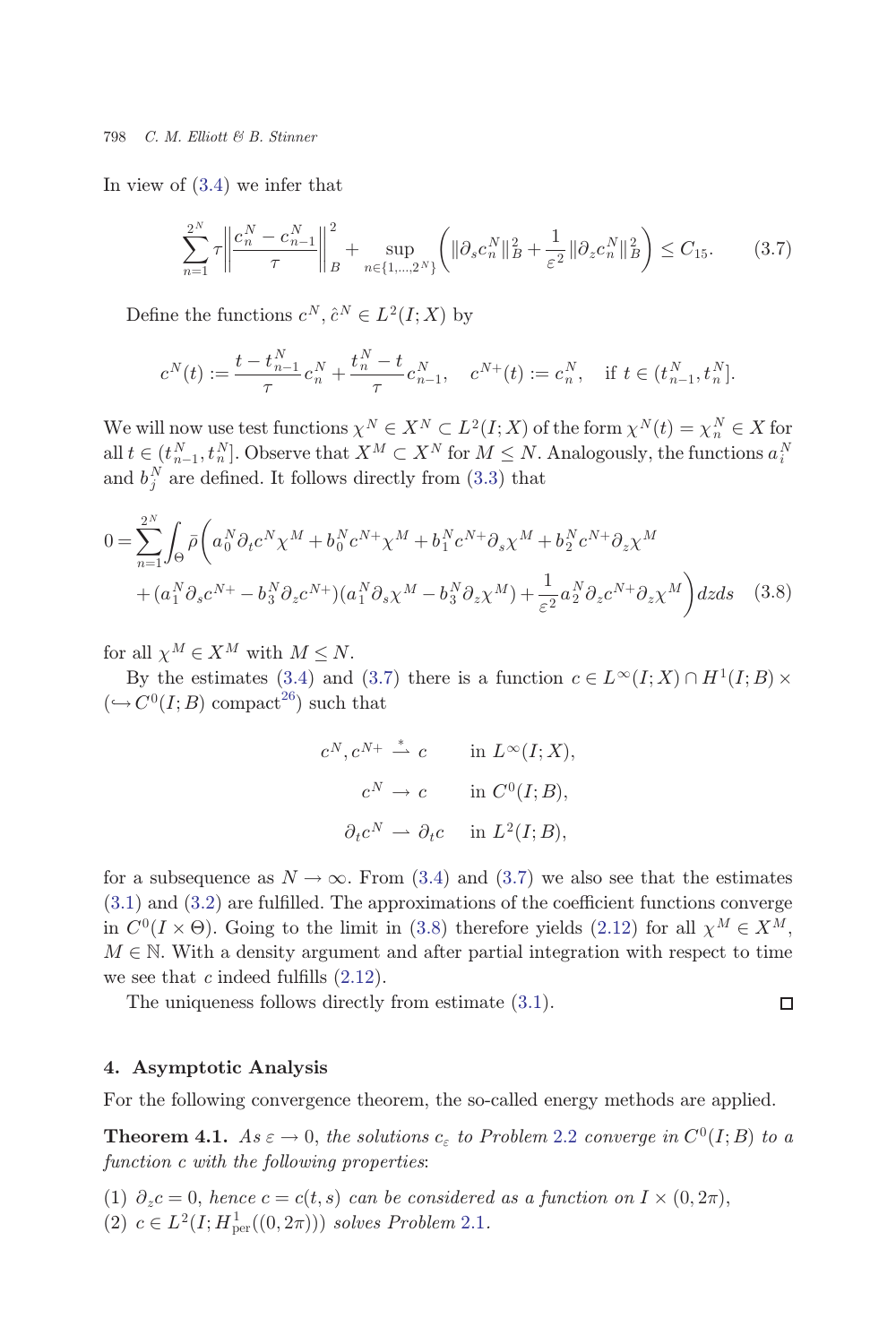<span id="page-12-0"></span>**Proof.** By Ref. [26,](#page-15-0) Cor. 4, the embedding  $L^2(I;X) \cap H^1(I;B) \hookrightarrow C^0(I;B)$  is compact. The key estimates [\(3.1](#page-8-0)) and [\(3.2\)](#page-8-0) imply that there is a function  $c \in$  $L^2(I;X) \cap H^1(I;B)$  such that

$$
c_{\varepsilon} \rightharpoonup c \qquad \text{in } L^{2}(I;X),
$$
  
\n
$$
\partial_{t}c_{\varepsilon} \rightharpoonup \partial_{t}c \qquad \text{in } L^{2}(I;B),
$$
  
\n
$$
c_{\varepsilon} \rightharpoonup c \qquad \text{in } C^{0}(I;B) \quad \text{and almost everywhere}
$$

for a subsequence as  $\varepsilon \to 0$ . Since by  $(3.1) \frac{1}{\varepsilon} \partial_z c_{\varepsilon}$  $(3.1) \frac{1}{\varepsilon} \partial_z c_{\varepsilon}$  is bounded in  $L^2(I;B)$  we<br>additionally have that  $\partial_z c_{\varepsilon} \to 0$  in  $L^2(I;B)$  whence  $\partial_z c_{\varepsilon} = 0$ . This means that additionally have that  $\partial_z c_{\varepsilon} \to 0$  in  $L^2(I;B)$ , whence  $\partial_z c = 0$ . This means that  $c = c(t, s) \in L^2(I; H^1_{\text{per}}((0, 2\pi))) \cap H^1(I; L^2_{\text{per}}((0, 2\pi))).$ <br>Concerning the coefficients in (2.12) we immediate

Concerning the coefficients in  $(2.12)$  $(2.12)$  $(2.12)$  we immediately deduce the following convergence statements as  $\varepsilon \to 0$ :  $a_0 \to g$ ,  $a_1 \to 1/\sqrt{g}$ ,  $a_2 \to g$ ,  $b_1 \to -\tau \cdot (\mathbf{v} - \partial_t \gamma)$ , and<br>  $b_1 \to 0$  in  $C^0$  ([0  $T^1$ ,  $C^0$ ( $\Theta$ )). The first term in b, converges to zero thanks to (2.5)  $b_3 \to 0$  in  $C^0([0,T]; C^0(\Theta))$ . The first term in  $b_0$  converges to zero thanks to ([2.5](#page-4-0)), which also implies that  $\partial_t a_0 \to \partial_t g$ . For the last one observe that by  $(2.3) \frac{1}{\varepsilon} \nu$  $(2.3) \frac{1}{\varepsilon} \nu$  $(2.3) \frac{1}{\varepsilon} \nu$ .  $\partial_{tz}\gamma_{\varepsilon}=\partial_t q+z\partial_{tz} q\rightarrow 0$  so that altogether  $b_0\rightarrow \tau\cdot\partial_{st}\gamma$ .

Consider now test functions  $\chi \in L^2(I; X) \cap H^1(I; B)$  with  $\partial_z \chi = 0$  and  $\chi(T) = 0$ <br>(2.12). The above convergence statements yield in [\(2.12\)](#page-8-0). The above convergence statements yield

$$
0 = \int_{\Theta} \bar{\rho} \bar{c} \chi(0) a_0(0) dz ds - \int_0^T \int_{\Theta} \bar{\rho} (c_{\varepsilon} \partial_t \chi a_0 + c_{\varepsilon} \chi \partial_t a_0) dz ds dt + \int_0^T \int_{\Theta} \bar{\rho} (b_0 c_{\varepsilon} \chi + b_1 c_{\varepsilon} \partial_s \chi + (a_1 \partial_s c_{\varepsilon} - b_3 \partial_z c_{\varepsilon}) a_1 \partial_s \chi) dz ds dt - \int_{\Theta} \bar{\rho} \bar{c} \chi(0) g(0) dz ds - \int_0^T \int_{\Theta} \bar{\rho} c \partial_t (\chi g) dz ds dt + \int_0^T \int_{\Theta} \bar{\rho} \left( \boldsymbol{\tau} \cdot \partial_{st} \gamma c \chi - \boldsymbol{\tau} \cdot (\mathbf{v} - \partial_t \gamma) c \partial_s \chi + \frac{1}{g} \partial_s c \partial_s \chi \right) dz ds dt.
$$

Apart from  $\bar{\rho}$  all terms in the last two lines do not depend on z any more. By

$$
\int_{\Theta} \bar{\rho}(z)\bar{c}(s)\chi(0,s)g(0,s)dzds = \underbrace{\int_{-1}^{1} \bar{\rho}(z)dz}_{=1 \text{ by } (2.7)} \int_{0}^{2\pi} \bar{c}(s)\chi(0,s)g(0,s)ds
$$

and proceeding analogously with the other terms we see that  $c$  indeed solves Problem 2.1. In Ref. [9](#page-14-0) it is shown that there is a unique weak solution to Problem 2.1. As a consequence, the whole set of function  ${c_{\varepsilon}}_{\varepsilon}$  converges to c as stated above. П

### 5. Discussion and Remarks

We have shown the existence and uniqueness of a weak solution to  $(1.3)$  $(1.3)$  by transforming the moving domain  $\Gamma_{\varepsilon}$  to a fixed (in time) parameter space and using a suitably weighted Sobolev space to deal with the function  $\rho_{\varepsilon}$ . Further we have proved that these solutions  $c_{\varepsilon}$  converge to a weak solution to ([1.2\)](#page-1-0) as  $\varepsilon \to 0$ . The estimate on  $\frac{1}{\varepsilon} \partial_z c_\varepsilon$  is essential to obtain a limiting function fulfilling  $\partial_z c = 0$  which means that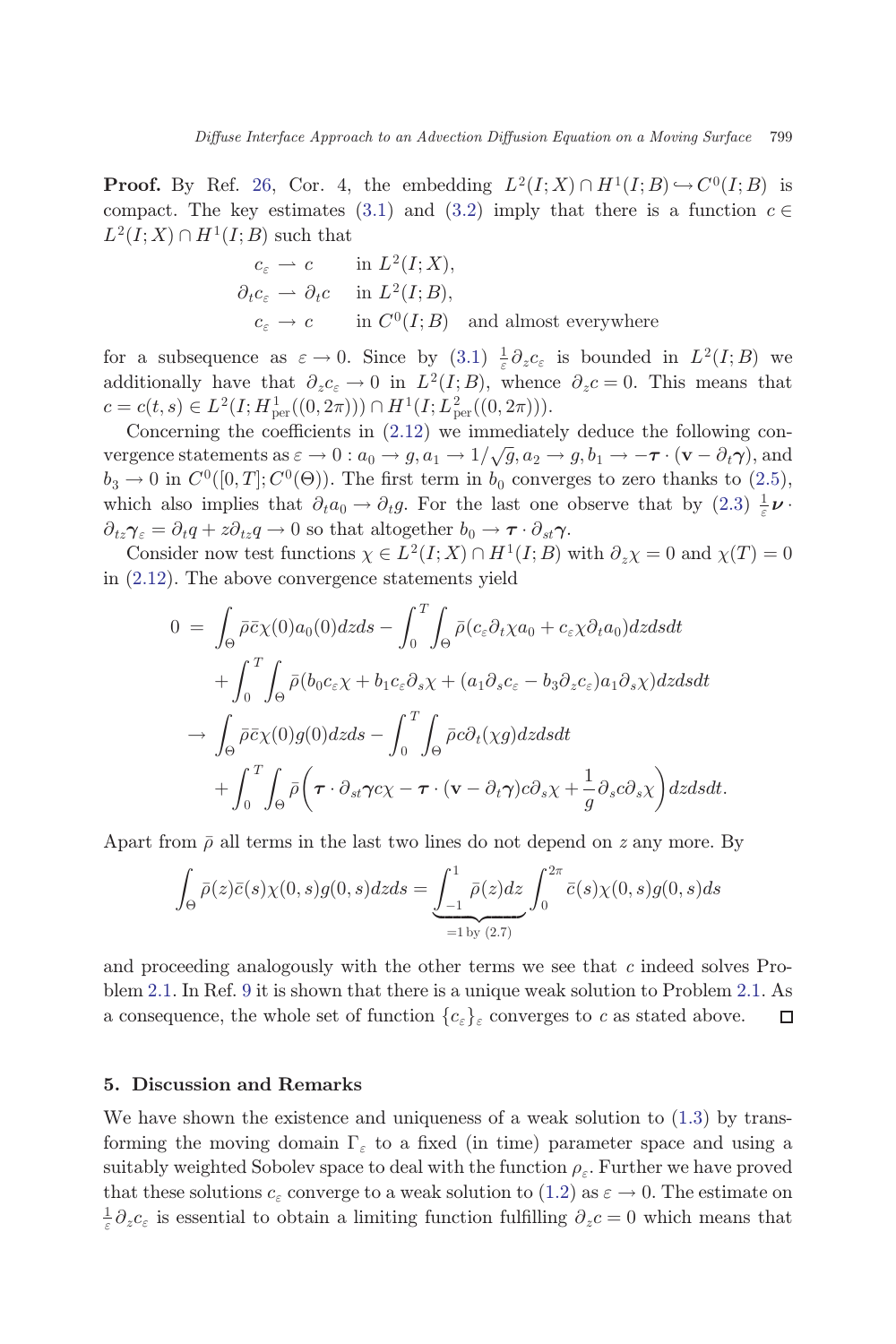variations in the direction normal to the hypersurface vanish in the limit. We conclude with several remarks.

#### 5.1. Possible extensions of the results

In the case of open curves one has to prescribe boundary conditions for c on  $\partial\Gamma$  to close  $(1.2)$  $(1.2)$ . The parametrization must then reflect the fact that the boundary points move with velocity **v**, hence  $\partial_t \gamma(t,s) = \mathbf{v}(t,s)$  for  $s \in \{0, 2\pi\}$ . An extension to hypersurfaces of higher dimension is possible, too. Parametrizing  $\Gamma$  over a reference manifold M the derivatives with respect to s become weighted surface gradients  $\nabla_M$ , cf. Ref. [21.](#page-15-0) In all these cases the set up in normal direction and the form of  $\gamma_{\varepsilon}$  are not affected.

### 5.2. Choice of the profile

In the phase field approach with double-obstacle potentials in order to describe the moving surface,<sup>[4,5](#page-14-0)</sup> to leading order the phase field variable  $\phi$  has a sinusoidal profile in the normal direction to the interface. For  $\rho$ , of particular interest is a profile of the form  $1 - \phi^2$ ,

$$
\bar{\rho}(z) = \frac{2}{\pi} (1 - \sin(z))(1 + \sin(z)).
$$

This function grows like the squared distance to  $\pm 1$  close to the boundary  $(0, 2\pi) \times {\pm 1} \subset \partial \Theta$ . Our hope is that the degeneracy of  $\bar{\rho}$  turns out to be helpful in<br>numerical simulations. It keeps the mass of the surface quantity in the diffuse numerical simulations. It keeps the mass of the surface quantity in the diffuse interfacial region independently of the extension of the velocity field away from the sharp interface. To see this, we integrate ([1.3](#page-1-0)) over  $\Gamma_{\varepsilon}(t)$  for general  $\rho_{\varepsilon}$  and apply a transport identity. Recall that the motion field for  $t \mapsto \partial \Gamma_{\varepsilon}(t)$  is  $\partial_t \gamma_{\varepsilon}$  rather than  $\mathbf{v}_{\varepsilon}$ .

$$
0 = \int_{\Gamma_{\varepsilon}(t)} (\partial_t (\rho_{\varepsilon} c_{\varepsilon}) + \mathbf{v}_{\varepsilon} \cdot \nabla (\rho_{\varepsilon} c_{\varepsilon}) + \rho_{\varepsilon} c_{\varepsilon} \nabla \cdot \mathbf{v}_{\varepsilon} - \nabla \cdot (\rho_{\varepsilon} \nabla c_{\varepsilon})) d\mathcal{H}^{d-1}
$$
  
\n
$$
= \int_{\Gamma_{\varepsilon}(t)} (\partial_t (\rho_{\varepsilon} c_{\varepsilon}) + \partial_t \gamma_{\varepsilon} \cdot \nabla (\rho_{\varepsilon} c_{\varepsilon}) + \rho_{\varepsilon} c_{\varepsilon} \nabla \cdot \partial_t \gamma_{\varepsilon}
$$
  
\n
$$
+ \nabla \cdot (\rho_{\varepsilon} c_{\varepsilon} (\mathbf{v}_{\varepsilon} - \partial_t \gamma_{\varepsilon}) - \rho_{\varepsilon} \nabla c_{\varepsilon})) d\mathcal{H}^{d-1}
$$
  
\n
$$
= \frac{d}{dt} \left( \int_{\Gamma_{\varepsilon}} \rho_{\varepsilon} c_{\varepsilon} d\mathcal{H}^{d-1} \right) \Big|_{t} + \int_{\partial \Gamma_{\varepsilon}(t)} \rho_{\varepsilon} (c_{\varepsilon} (\mathbf{v}_{\varepsilon} - \partial_t \gamma_{\varepsilon}) - \nabla c_{\varepsilon}) \cdot \nu_{\partial \Gamma_{\varepsilon}(t)} d\mathcal{H}^{d-2}.
$$

Since  $\frac{1}{\varepsilon} \int_{\Gamma_{\varepsilon}} \rho_{\varepsilon} c_{\varepsilon} \to \int_{\Gamma} \bar{c}$  it is desirable that  $\frac{d}{dt} (\int_{\Gamma_{\varepsilon}} \rho_{\varepsilon} c_{\varepsilon}) = 0$ . Choosing a uniformly  $\sum_{\varepsilon} \int_{\Gamma_{\varepsilon}}^{\Gamma_{\varepsilon}} \rho_{\varepsilon} c_{\varepsilon}$  of  $\Gamma_{\varepsilon}$  is desirable via<br>the  $\frac{d}{dt} \langle \prod_{\varepsilon} \rho_{\varepsilon} c_{\varepsilon} \rangle = 0$ . Choosing a dimormity positive  $\overline{\rho}$  one needs other requirements in order for the flux over the vanish. In more complex applications the diffuse interfacial domain  $\Gamma_{\varepsilon}$  as well as the velocity field  $v_{\varepsilon}$  may be unknown and subject to other pdes so that, in general,  $\mathbf{v}_{\varepsilon} - \partial_t \gamma_{\varepsilon} \neq 0$  on  $\partial \Gamma_{\varepsilon}(t)$ . Consequently, there is a Robin boundary condition for  $c_{\varepsilon}$ which may be difficult to implement in simulations. The degenerating  $\rho_{\varepsilon}$  elegantly circumvents this condition.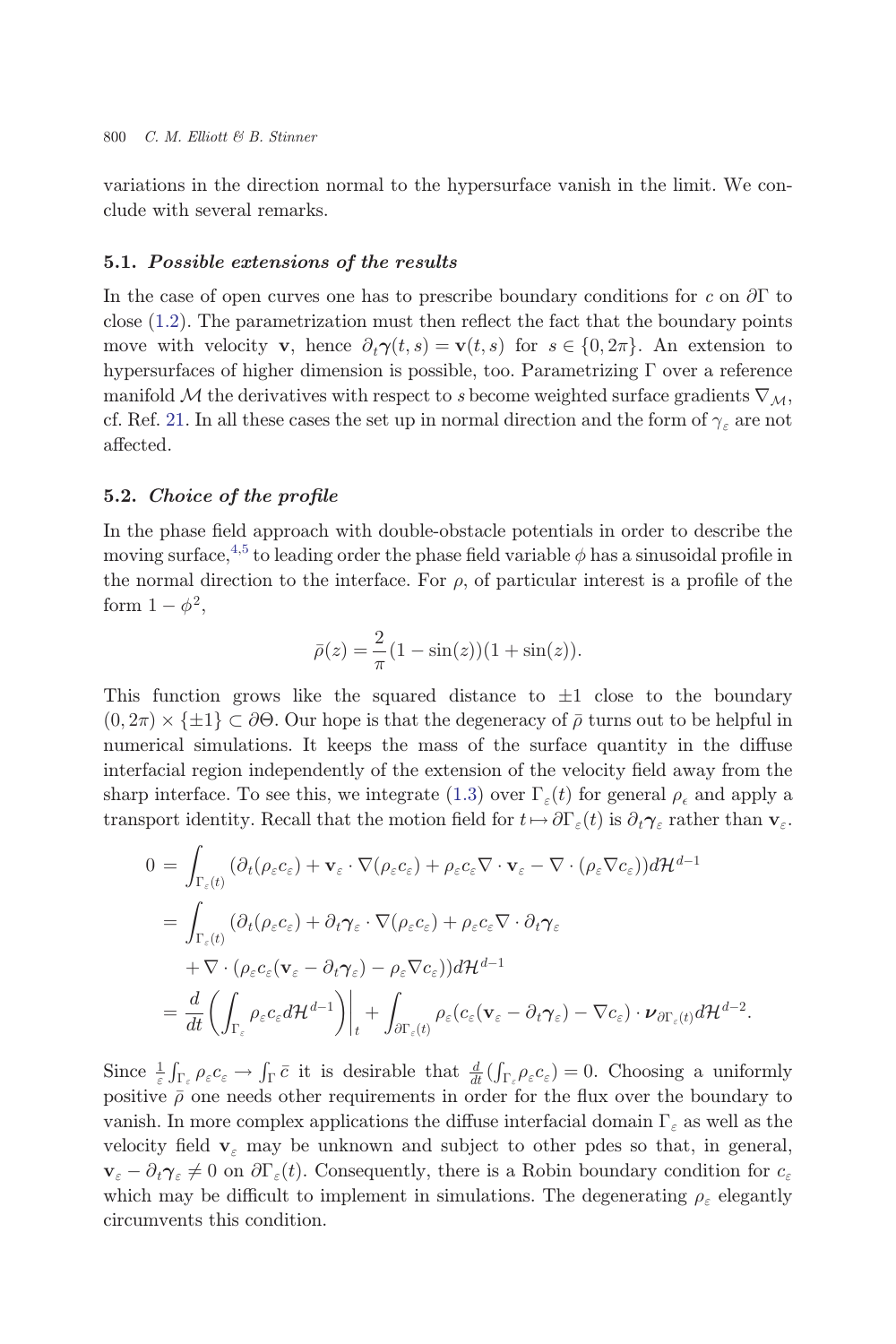### <span id="page-14-0"></span>5.3. Initial conditions

We simply extended  $\bar{c}$  constantly in z, which is natural in view of the fact that the diffusivity in z direction is fast, scaling with  $1/\varepsilon^2$ . Choosing another extension results in the function  $\underline{c}$ :  $s \mapsto \int_{-1}^{1} \overline{\rho}(z) \overline{c}(s, z) dz$  replacing  $\overline{c}$  in the first term of ([2.11](#page-7-0)) from the<br>asymptotic analysis. A requirement to approximate the originating problem is then asymptotic analysis. A requirement to approximate the originating problem is then clearly that  $c = \overline{c}$ .

# 5.4. Source terms and reactions

In the identity  $(1.1)$  $(1.1)$  $(1.1)$  to derive the equation for c on the moving surface, source terms of the form  $\int_G f$  on the right-hand side with a given function f defined on  $\Gamma$  can easily be taken into account and lead to the additional term  $-f$  on the left-hand side of  $(1.2)$  $(1.2)$ . In the corresponding equation  $(1.3)$  $(1.3)$  on the diffuse interface the additional term reads  $-\rho_{\varepsilon} f_{\varepsilon}$  where  $f_{\varepsilon}$  is a suitable extension of f away from  $\Gamma$  defined similarly to  $\mathbf{v}_{\varepsilon}$ , for example extended constantly in normal direction. Under appropriate regularity assumptions on  $f$  and its extension both the analysis and the asymptotic analysis can still be established analogously as presented. Reaction terms are left for future research.

## Acknowledgments

The second author expresses his gratitude to the German Research Foundation  $(DFG)$  for the financial support under Grant No. Sti  $579/1-1.2$ .

# References

- 1. D. Adalsteinsson and J. A. Sethian, Transport and diffusion of material quantities on propagating interfaces via level set methods,  $J. Comp. Phys. 185 (2003) 271-288$ .
- 2. F. Antoci, Some necessary and sufficient conditions for the compactness of the embedding of weighted Sobolev spaces, Ric. di Mat. LII (2003)  $55-71$ .
- 3. M. Bertalmío, L.-T. Cheng, S. Osher and G. Sapiro, Variational problems and partial differential equations on implicit surfaces,  $J.$  Comp. Phys.  $174$  (2001) 759-780.
- 4. J. F. Blowey and C. M. Elliott, The Cahn-Hilliard gradient theory for phase separation with nonsmooth free energy part I: Mathematical analysis, Eur. J. Appl. Math. 2 (1991)  $233 - 280.$
- 5. J. F. Blowey and C. M. Elliott, Curvature Dependent Phase Boundary Motion and Parabolic Obstacle Problems, in Degenerate Diffusion, eds. W.-M. Ni, L. A. Peletier and J. L. Vasquez, IMA, Vol. 47, Math. Appl., Vol. 47 (Springer-Verlag, 1993), pp. 19–60.
- 6. G. Caginalp, Stefan and Hele-Shaw type models as asymptotic limits of the phase field equations, *Phys. Rev. A* **39** (1989) 5887-5896.
- 7. K. Deckelnick, G. Dziuk, C. M. Elliott and C.-J. Heine, An  $h$ -narrow band finite element method for implicit surfaces, IMA J. Numer. Anal., to appear.
- 8. K. Deckelnick, C. M. Elliott and V. Styles, Numerical diffusion-induced grain boundary motion, *Interf. Free Bound.*  $3$  (2001) 393-414.
- 9. G. Dziuk and C. M. Elliott, Finite elements on evolving surfaces, IMA J. Numer. Anal. 25  $(2007)$  385-407.